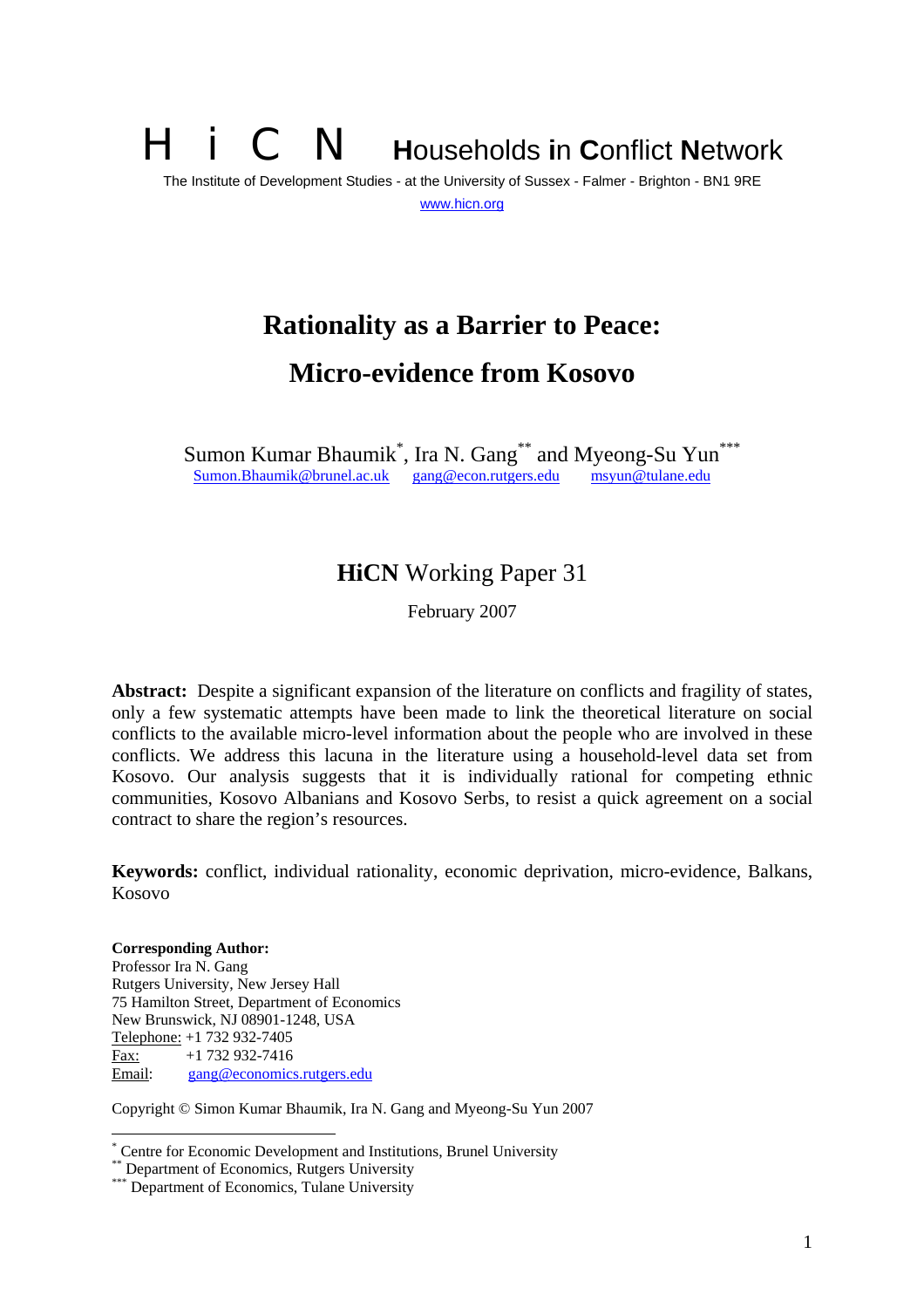#### **1. Introduction**

Economists have often viewed social conflict as an outcome of competition to control natural resources (Hirshleifer, 1995), in contexts where collective action is costly or infeasible. Others have argued that such competition does not necessarily explain the existence of armed conflicts, given that armed conflicts inflict significant damage on all parties involved. If, however, there is a breakdown of the social contract involving redistribution of resources among different groups of individuals using fiscal mechanisms, and if this breakdown results in increasing uncertainty about the share of these competing groups in the country or society's resources, armed conflict may be an outcome (Skarperdas, 1992; Azam and Mesnard, 2003). The intensity of the conflict is exacerbated in an environment where past grievances are well entrenched within one or more of the competing groups (Collier and Hoeffler, 1999). On the other hand, if the gains from the absence of conflict are clearly observable, for example, in a period of economic growth, there is a significant reduction in the likelihood of social (or civil) conflict (Miguel, Satyanath and Sergenti, 2004).

Addision and Murshed (2001) argue that even though elimination of conflict is socially optimal, it is often not a feasible option because it is in the interest of one or more of the parties involved in the conflict to renege on a peace agreement. The final outcome depends on factors like the payoff to these parties on account of the conflict, and the extent to which they discount the future. Esteban and Ray (2001, 2006) demonstrate that a conflict can be aggravated by, among others, an increase in within-group inequality. Relatively affluent sections of the groups are then in a position to induce members of the relatively poor sections to join the conflict somewhat inexpensively, given that the poorer people in these groups have low opportunity costs of time. In their framework, an increase in the average income of one group relative to the other, however, has an ambiguous impact on the extent of the conflict. On the one hand, the group whose income increases is in a better position to bear the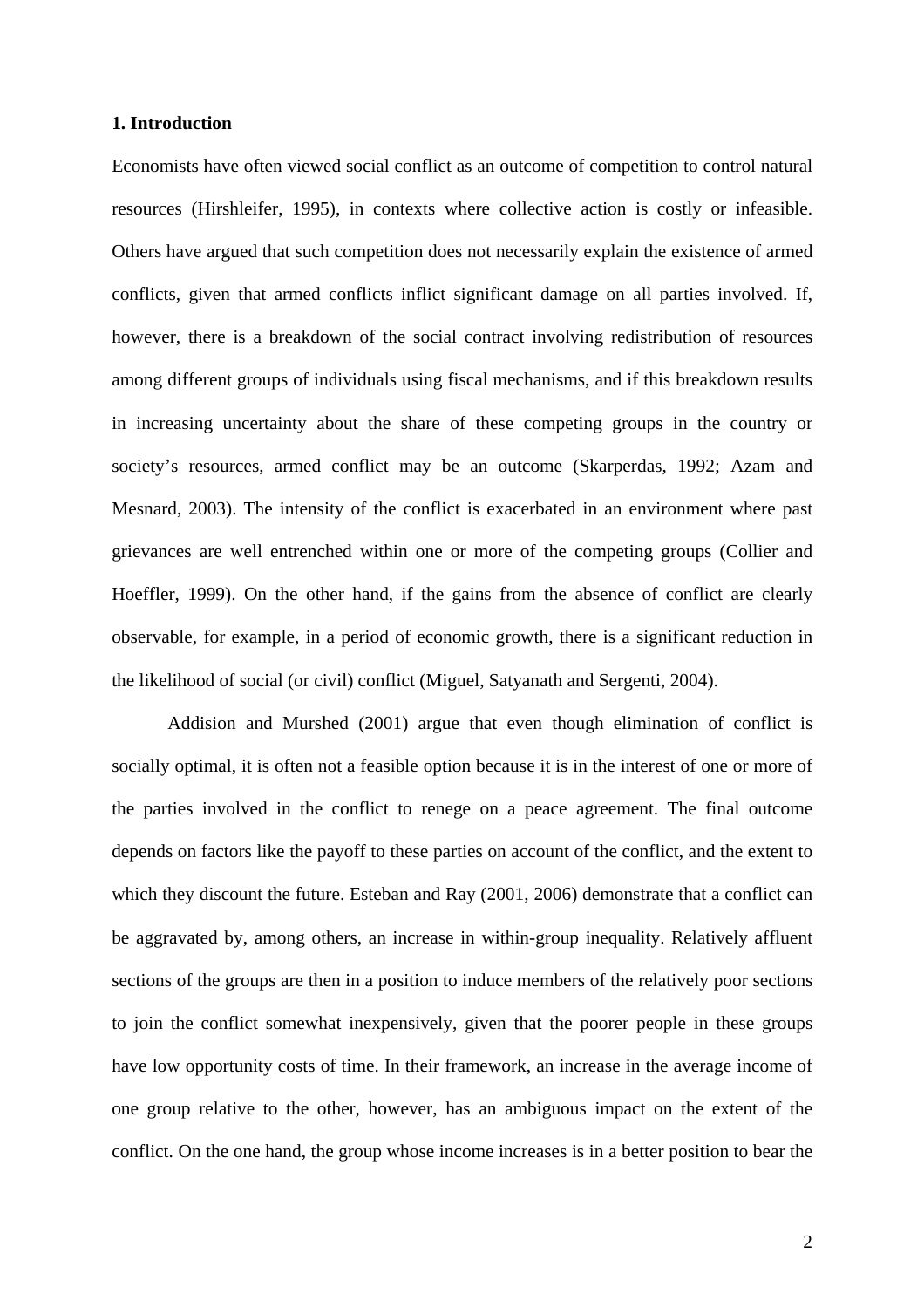monetary cost of intensifying the conflict. On the other hand, to the extent that this increase in income is across the board within the group, there is an increase in the opportunity cost of the group members such that fewer among them might want to get involved in the conflict. However, others have argued that between-group (or "horizontal") inequality may also be an important source of conflict, especially if the groups are formed along ethnic lines (Stewart, 2002).

While social scientists have examined the rationale for and economic cost of social conflicts (e.g., Azar, Jureidini and McLaurin, 1978; Coletta and Cullen, 2000; Abadie and Gardiezabal, 2001), there have been few systematic attempts to link the above theoretical literature on social conflicts to the available micro-level information about the people who are involved in these conflicts, if any. Much of the empirical analysis has involved the use of cross-country data to identify covariates of civil war and the impact of such wars on macroeconomic variables like capital stock and gross domestic product (Collier and Hoeffler, 1998; Collier, 1999). This lacuna in the literature possibly owes its origin to the paucity of detailed individual or household-level data in most contexts of active civil conflict. Yet, to the extent that at least some of the conflicts are a consequence of optimal decisions of individuals and/or socio-economic groups, often resulting in failure of rival groups to arrive at a mutually acceptable bargaining outcome, it is necessary to understand the factors that influence the reservation payoffs of these individuals or groups during conflicts. In this paper, we address this lacuna using micro-level data from a context where pre-conditions for conflict like grievance and failure of social contract exists, such that an externally enforced peace contract is fragile, and yet for which the relevant data are available.

We use household-level data from the conflict ridden UN protectorate of Kosovo to attempt to reconcile some of the theories associated with social conflict with the empirical evidence. Further, we use stylised econometric techniques to examine how household

3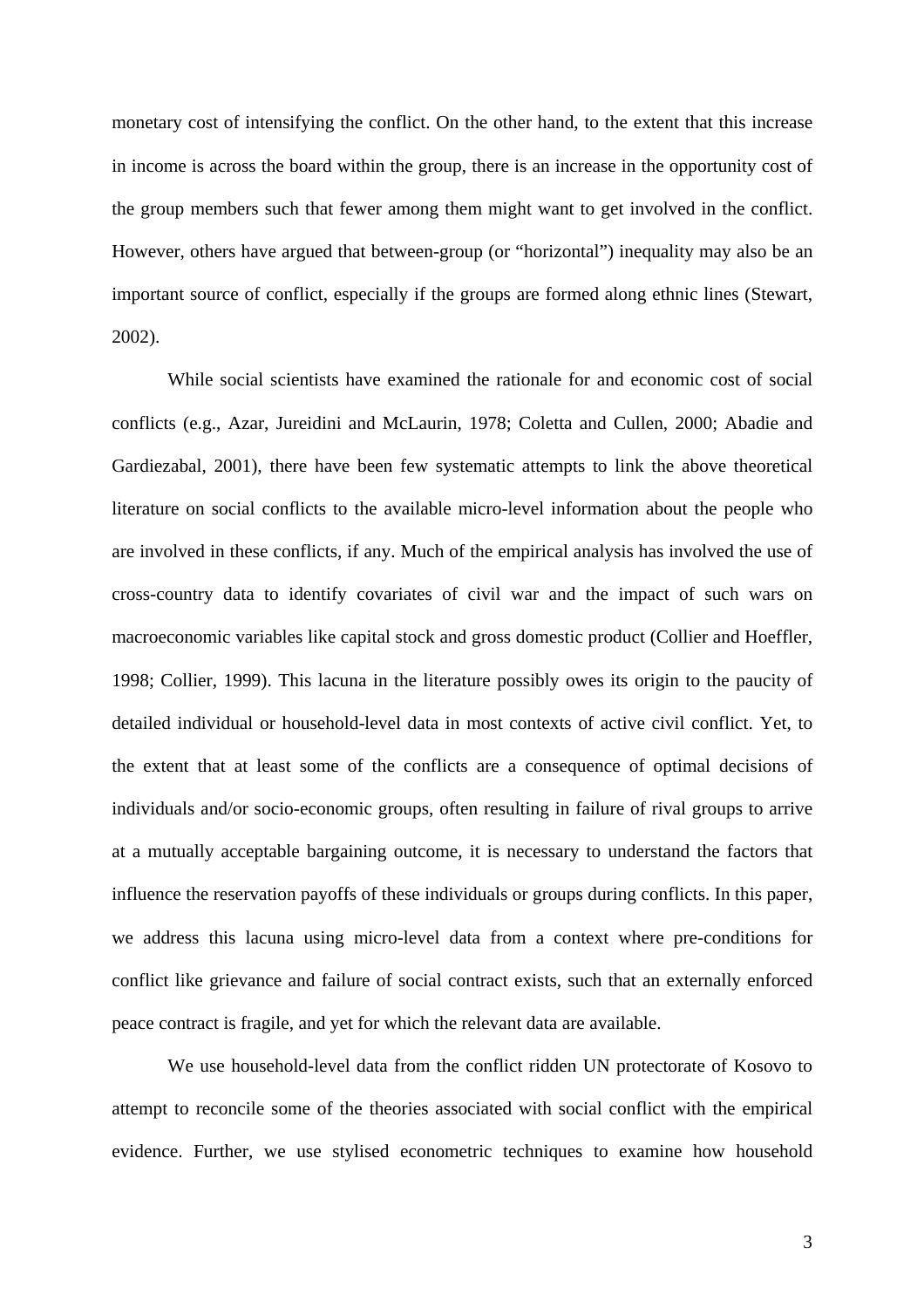characteristics affect the per capita consumption of average households belonging to the ethnic groups – Albanians and Serbs – differently. On the basis of our findings, we comment on the likelihood of a resolution of the conflict in Kosovo in the foreseeable future.

Our results indicate that comparable levels of intra-group inequality and poverty are found among Serb and Albanian households. As Serbs constitute a very small proportion of the overall population, the comparability of inequality and poverty outcomes should be firm groundwork for conflict resolution. However, analysis of intra- and inter-group variations in consumption indicate that much of the variation within and between groups is not easily accountable for by observable factors, making it difficult to target policies aimed at reducing poverty and inter-group differences in living standards. This makes it plausible for both ethnic groups to stake a claim to victimisation and unfair treatment, such that the neutrality of the UNMIK is brought into question. Finally, while Serb households have a good reason to prefer the *status quo* under UNMIK governance over an Albanian-dominated independent Kosovo, the Albanians have an equally good reason to not make the magnanimous gestures involving resource transfers that might elicit a peace-oriented response from the Serbs. In view of the analysis, we remain pessimistic about a political resolution of the Kosovo conflict in the immediate future.

The rest of the paper is organised as follows: In Section 2, we briefly outline the nature of the conflict in Kosovo. The data and the issues concerning within-group and between-group heterogeneity in consumption are discussed in Section 3. The empirical analysis used to estimate the (different) impact of household-level characteristics on the per capita consumption of Albanian and Serb households are reported in Section 4. In Section 5, we discuss the policy implications, and conclude.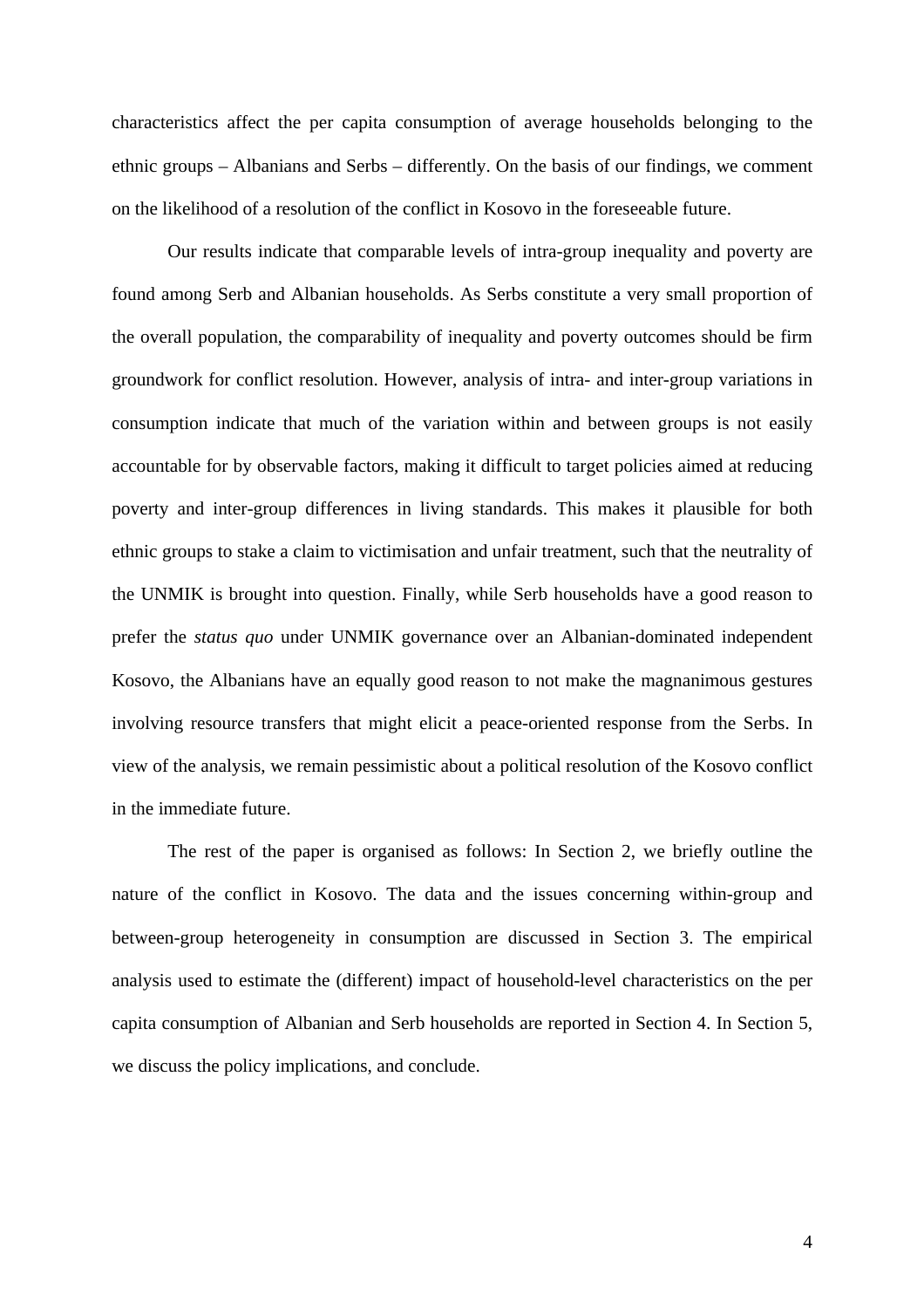#### **2. Kosovo**

Kosovo is a small landlocked territory that is part of the Balkan peninsula. The political strife in Kosovo involving the Serbs and Albanians can be traced back to 1948 (Artisien, 1984). While the shared political ideology between Yugoslavia and Albania pre-empted an Albanian response to Yugoslavia's re-annexation of Kosovo in 1945, in 1948, after Yugoslavia's expulsion from the Cominform, the Albanian government raised the issue of Kosovo's "unsettled" status, presumably with Soviet backing. The Kosovo issue was put on a backburner after Rankovic's departure in 1968, and, over time, the Yugoslav government granted the autonomous province of Kosovo two major concessions: the borders of the autonomous province could not be changed without the consent of the residents of the province, and, by 1974, the province had the same rights as the republics of the Yugoslav Federation.

The hostilities resumed after the death of Tito, and both the Serbs and Albanians hardened their positions, even as the province witnessed significant out-migration of Serbs (and Montenegrins) to other parts of Yugoslavia. The hostilities reached a peak in 1989, as the Milosevic government started removing Kosovo's rights of autonomy. In 1990, Kosovo Albanians declared independence from Serbia, and Albania recognized Kosovo's independent status in 1991. The resultant armed conflict lasted until 1999, with NATO intervening militarily to persuade Milosevic to withdraw Serb forces from Kosovo. Since 1999, Kosovo has been a protectorate under the guidelines of UN Security Council Resolution number 1244.

Even prior to the changes in Central and Eastern Europe (CEE), people in Kosovo were poor by the standards of the region. In the year before Kosovo's autonomous status was revoked, i.e., 1988, per-capita output in Kosovo was only 28% of average per-capita output in

5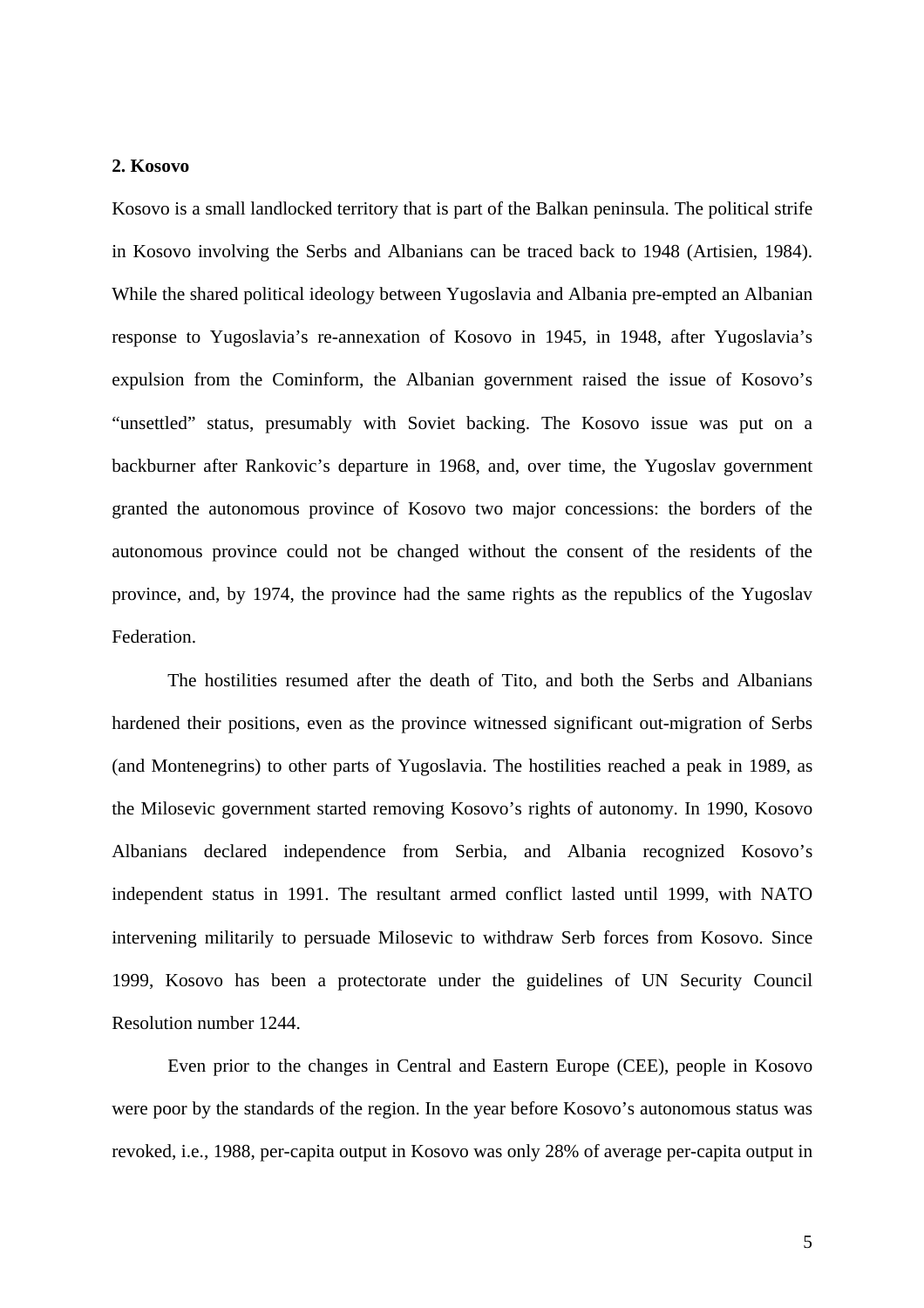Yugoslavia. The economic crisis in Kosovo was aggravated during the period from 1991 to 1999 period because of ethnic conflict and the resultant civil war. The civil war reduced the number of able-bodied people of working age, damaged the housing stock and the utilities such as power and telecommunication, and disrupted the flow of commerce. A reconstruction boom financed by international donors significantly aided the recovery of the economy soon after the end to the war. By the second half of 2000, agricultural output was estimated to have reached 75% of its pre-conflict level, the investment–GDP ratio had climbed to almost 40%, and per-capita GDP stood at 759 U.S. dollars. This recovery was marked by two major distortions, namely, total domestic consumption in 2000 was 146% of GDP and imports accounted for approximately 80% of GDP.

The UN Mission in Kosovo (UNMIK) is responsible for Kosovo's administration and has established institutions to support the process of economic re-invigoration. The UNMIK helped to create a Central Fiscal Authority (CSA); this authority implements tax policy and formulates an independent budget for Kosovo that is non-overlapping with the budgets of (former state of) Serbia and Montenegro. Together the UNMIK and CSA established a new tax system and a tax administration to replace both the old system inherited from Yugoslavia and the parallel tax systems that had emerged during the conflict. The import regime was simplified and deregulated; no quantitative restrictions remain and the new tariff rate is a flat 10% for all goods and services. A Department of Reconstruction was created to coordinate donor assistance with public investments. Finally, the jobs of overseeing the payments system and domestic banks were entrusted to the newly created Banking and Payments Authority of Kosovo (BPAK).

The economic recovery continued through 2001 with Kosovo's 2001 per-capita GDP growing at a rate of 18.4%. However, earlier imbalances persisted. For example, total consumption in 2001 was 121% of GDP, which is clearly unsustainable in the long run from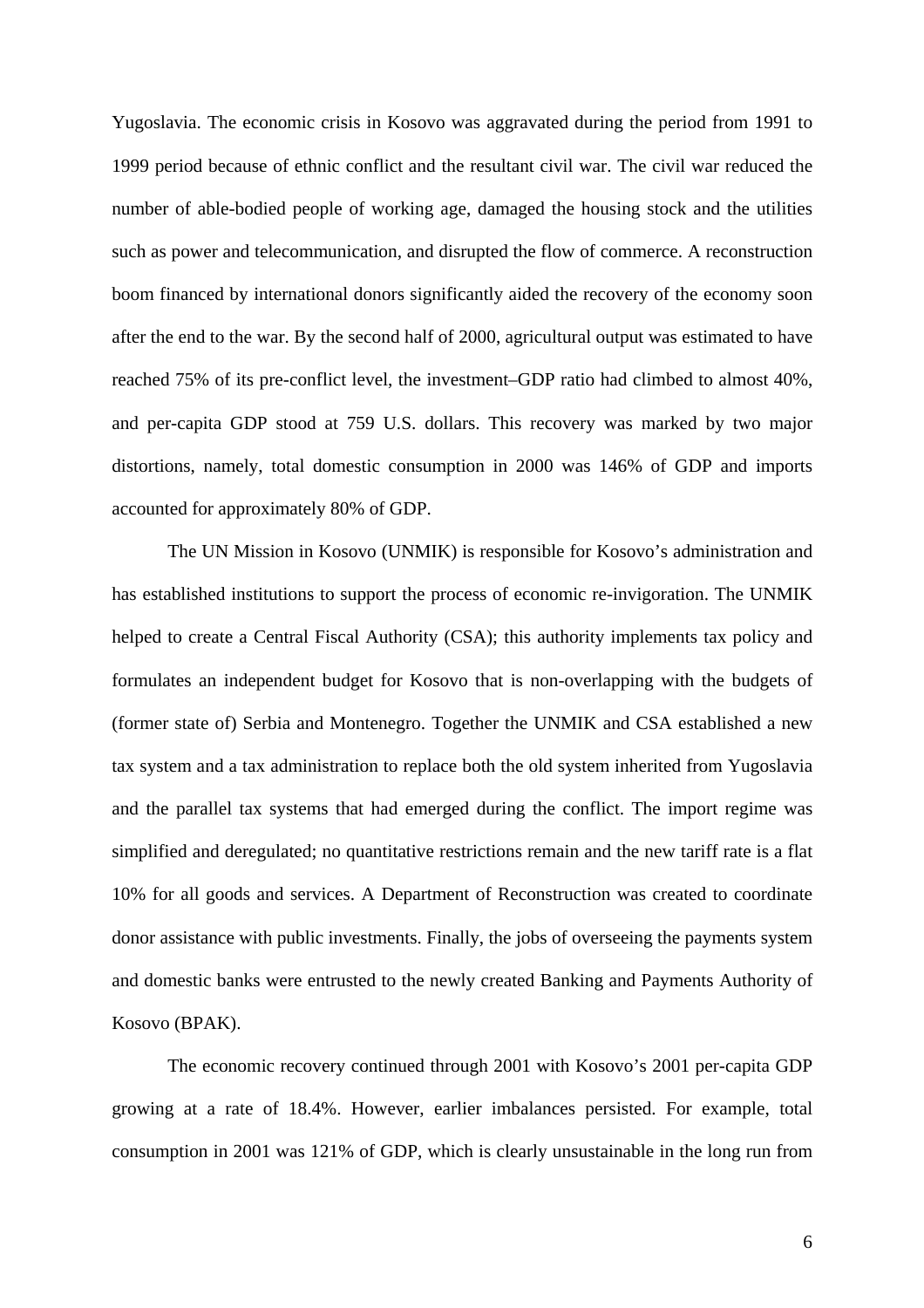a macroeconomic perspective. Moreover, despite the high consumption-to-GDP ratio, most Serbs and Albanians lived in poverty. Importantly, most of inter-household variation in consumption within the Albanian and Serb communities, and also the inter-community differences in average consumption were explained by non-economic (and hence unobserved) characteristics of households (Bhaumik, Gang and Yun, 2006). This has serious implications for political rapprochement between the two communities that is a pre-condition for a sustainable peace contract. Specifically, in the absence of specific policy targets that can be used by the UNMIK in a transparent manner to bring about economic parity between the two ethnic groups, each can refuse to enter into a lasting peace negotiation on grounds of unfair or unequal treatment.<sup>1</sup> The inability of even the outside force to address the problem of between-group disparity also reduces the credibility of any commitment that either ethnic group might make regarding a "fair" distribution of Kosovo's resources should it be in a position of power in post-peace agreement Kosovo.<sup>2</sup>

#### **3. Data**

To better assess the economic well-being of the population in Kosovo, including the width, depth, and correlates of poverty, the World Bank organized a Living Standards Measurement Survey (LSMS). The survey, which was carried out between September and December of 2000, collected data from 2880 households and is statistically representative of both the Albanians and Serbs in Kosovo. After accounting for missing values, the survey provides information on 2101 Albanian households and 416 Serbian households.<sup>3</sup> Table 1 reports the extent of within-group poverty and inequality. While the Serbs have a noticeably higher headcount ratio than the Albanians – 57% as opposed to  $46\%$ <sup>4</sup> – differences in the  $P_\alpha$  poverty measures that take into account the depth of poverty are smaller.<sup>5</sup> The measures of inequality indicate that both ethnic groups have comparable levels of inequality, with a Gini of about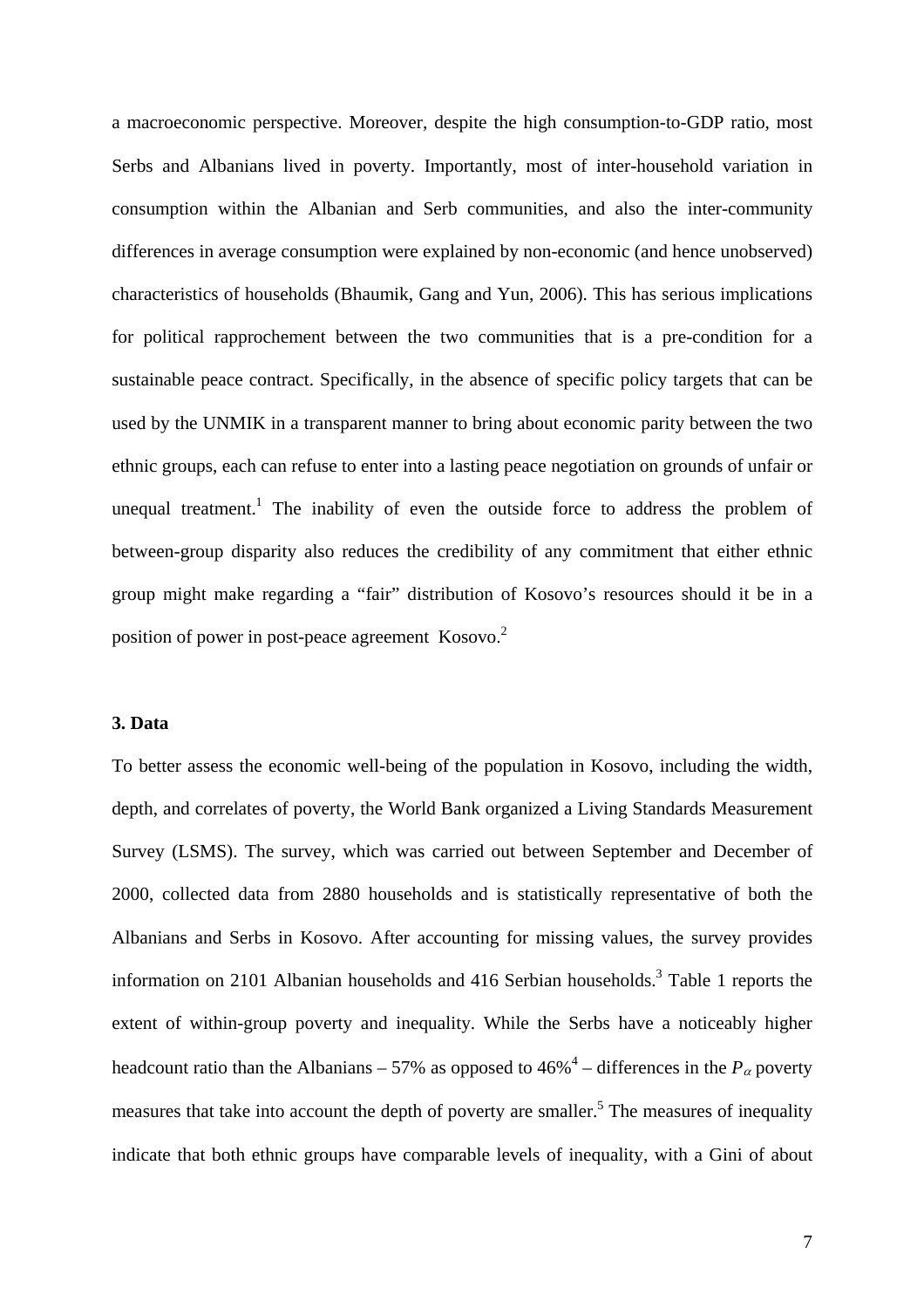0.28. In other word, while the between-group differences in living standards are not remarkably high, the high level of within-group income inequality is possibly and indication as to why hostilities in Kosovo persist nearly seven years after NATO's intervention (c.i.f., Esteban and Ray, 2006).

INSERT Table 1 about here.

The kernel distributions of the per capita household expenditure (i.e., consumption) are reported in Figure  $1<sup>6</sup>$  It is evident that for both Serb and Albanian households there are very few households in the upper tail of the distributions, with per capita consumption exceeding 400DM per month. This is consistent with the overall economic status of the region. It can also be seen that a greater proportion of the Serb households have relatively low levels of per capita consumption of 100DM or less, in comparison with the Albanian households. Correspondingly, a greater proportion of the Albanian households have per capita consumption in the middle range, between 100DM and 250DM, in comparison with the Serb households. This, in turn, is consistent with the lower Albanian headcount ratio.

#### INSERT Figure 1 about here.

The nature of the between-group differences in income distribution is reported in Table 2. It can be seen from Table 2 that Serbs are over-represented in lower income deciles, while Albanians are over-represented in upper income deciles. For example, 80% of the households in the bottom income decile are Albanians, and 20% are Serbs. On the other hand, 88% of the households in the top income decile are Albanians, while 12% are Serbs. This is consistent with the distribution of household level per capita consumption reported in Figure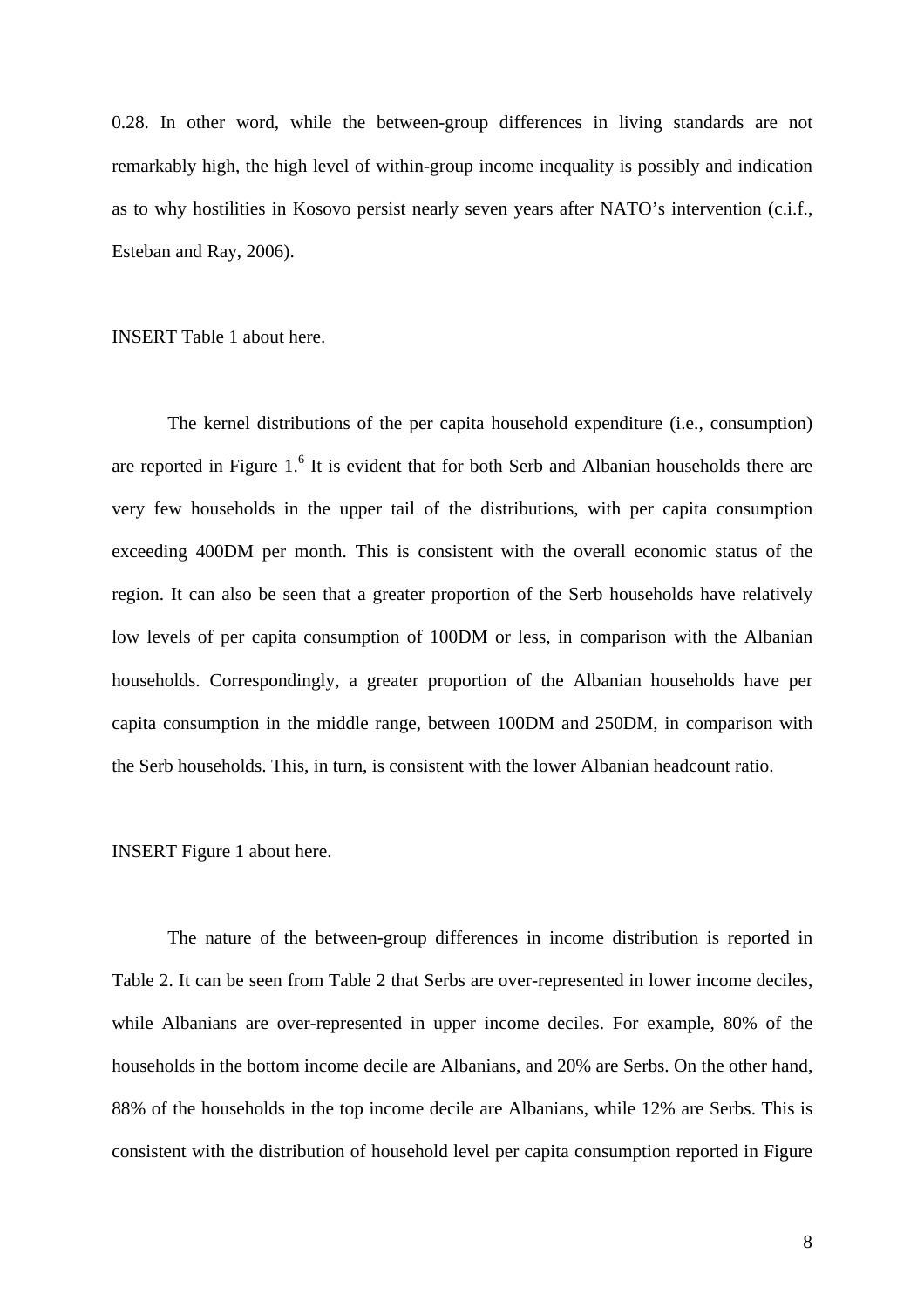1. Between-group difference in income is a consequence of income differences at the bottom and at the top of the income distributions. In the middle income deciles the between-group differences are virtually non-existent.

INSERT Table 2 about here.

The average per capita consumption of Serb households (111.23DM) is 86.2% of the average per capita consumption of all Albanian households (128.98DM). Figure 2 reports these consumption levels for the two ethnic groups at the tenth through ninetieth deciles of the overall distribution. It is easily seen that even in the upper third of the distribution, where there are a disproportionately greater number of Albanian households and, correspondingly, a disproportionately fewer Serb households, average per capita consumption of the latter was rarely less than 85% of the average per capita consumption of the former. For the lowest deciles, the average for Serb households is as high as 93% of the average for Albanian households.

#### INSERT Figure 2 about here.

Overall, the data suggest the following: (a) while headcount poverty is more among Serbs than among Albanians, the depth adjusted measures of poverty are comparable for the two ethnic groups; (b) within-group inequality of Serbs and Albanians are almost the same, (Gini  $\approx 0.28$ );<sup>7</sup> and (c) Serb households are over-represented in lower income deciles and under-represented in upper income deciles, but intra-decile differences in mean incomes of Serbs and Albanians are negligible. In other words, neither inter-group nor intra-group heterogeneity of per capita consumption is large enough to foment or sustain the level of the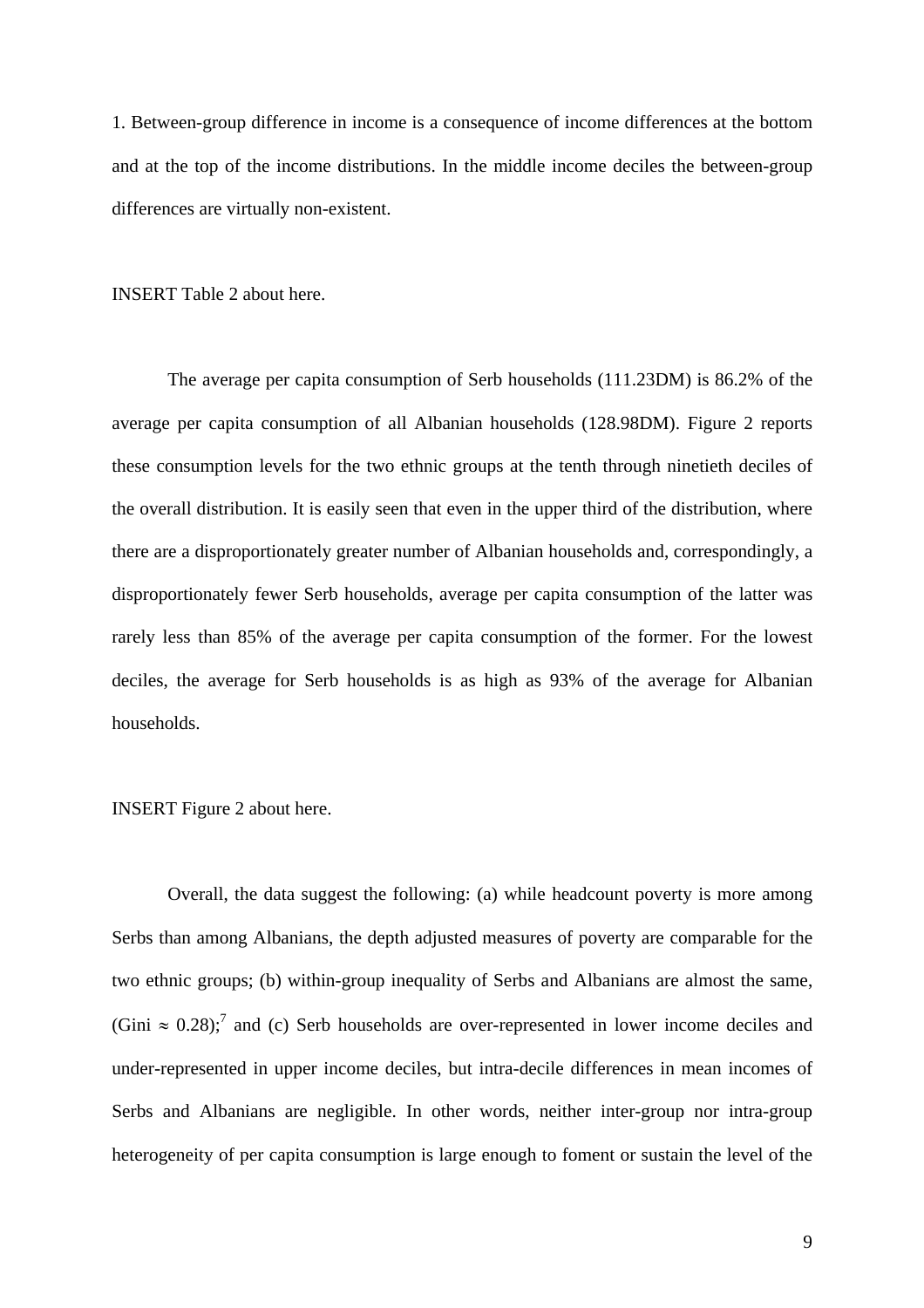(covert) conflict that we have observed since NATO intervention in 1999. Persistence of overt or latent hostilities, therefore, has to be explained in terms of existing grievances as well as perceptions about unfair treatment vis-à-vis the benchmark ethnic group.

While grievances based on past experiences are difficult to address, external forces – including the UNMIK – that are attempting to maintain peace and broker a long term political solution to the conflict would have to ensure that existing differences in per capita consumption levels are not perceived as discrimination (i.e., unfair) by either group. If, for example, households belonging to one of the ethnic groups have lower consumption than a rival group, on average, despite the working age household members of the former having higher human capital than those of the latter, it may be perceived as a sign of discrimination. Further, if consumption at the time of conflict is significantly determined by factors that are not adversely affected by the conflict itself, it may be possible for each group to hold out for concessions from the other group that may not be forthcoming. In the next section, therefore, we undertake a detailed analysis of the relationship between household characteristics and per capita consumption of Serb and Albanian households at different points of the distribution of such consumption.

#### **4. Determinants of per capita consumption**

Factors responsible for per capita consumption, a measure of living standard, are wellcharacterized in the literature. For example, a household's per-capita expenditure may decrease with its youth and old age dependency ratios, i.e., the proportion of household members in the age groups from 0 to 15 and greater than 65. The presence of young children and elderly people, whose employability and earning abilities are low, reduces the overall labor power of the household and, in some cases, working-age household members are not able to participate fully in the labor market because they are required to care for their children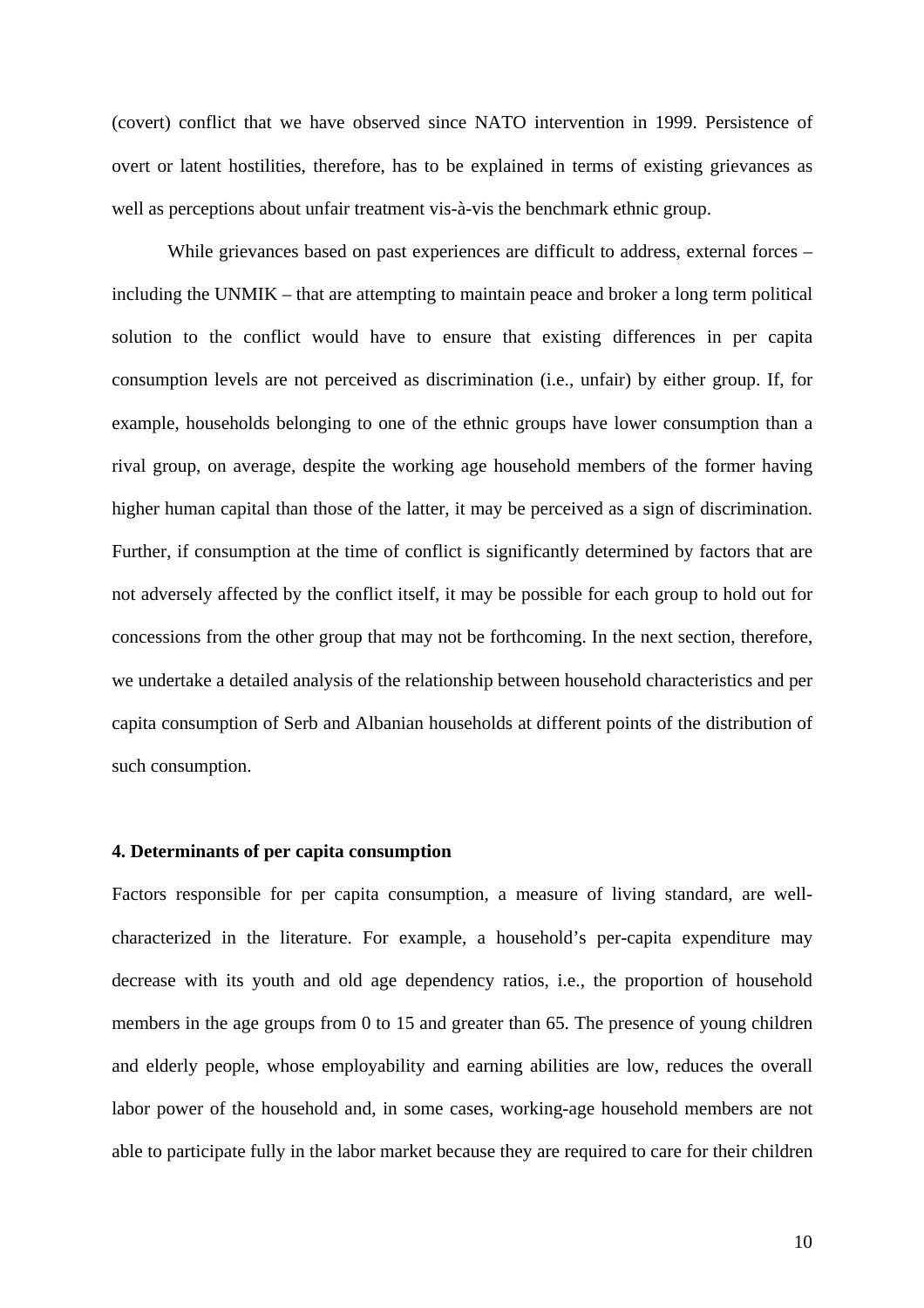and the elderly members of the household, as Pezzin and Schone (1998) discuss. Even among working-age adults, the ability to participate effectively in the labor market may depend on age and gender, as Scott et al. (1995) and Stanley and Jarrell (1998) suggest. In addition, households with female heads are likely to have lower incomes and expenditure levels, as Bhaumik and Nugent (1998) suggest, so that these households have a greater likelihood of being in poverty. Hence, we consider the average age of adults in the household and the proportion of working-age household members who are male to be important factors in determining the living standards of households.

The literature suggests that both employability and the returns on education can be significantly different for individuals having different levels of education, e.g., Grubb (1993) and Arum and Shavit (1995). To capture this effect, we include the proportion of workingage household members having different levels and types of education, namely, no formal education, primary education, general secondary education, vocational training, and tertiary or university education. Along with these characteristics of households, we consider the average number of weeks of labor or employment per household member per year, the proportion of adults in the households who are employed, and the proportion of households that have a working head. To the extent that the head of a household can transform his or her capabilities into employment and income, an unemployed head of a household reduces the return on the household's labor supply and, hence, the impact of the latter variable. In addition, in poorly performing economies, employment on family-owned farms and businesses may be an indication of disguised unemployment rather than entrepreneurship. Hence, a positive correlation may exist between employment on a family farm or business and per-capita expenditure or poverty status, as Mckinley and Alarcon (1995) suggest. Thus, we also consider the proportion of households that have working-age members employed in a family farm or business.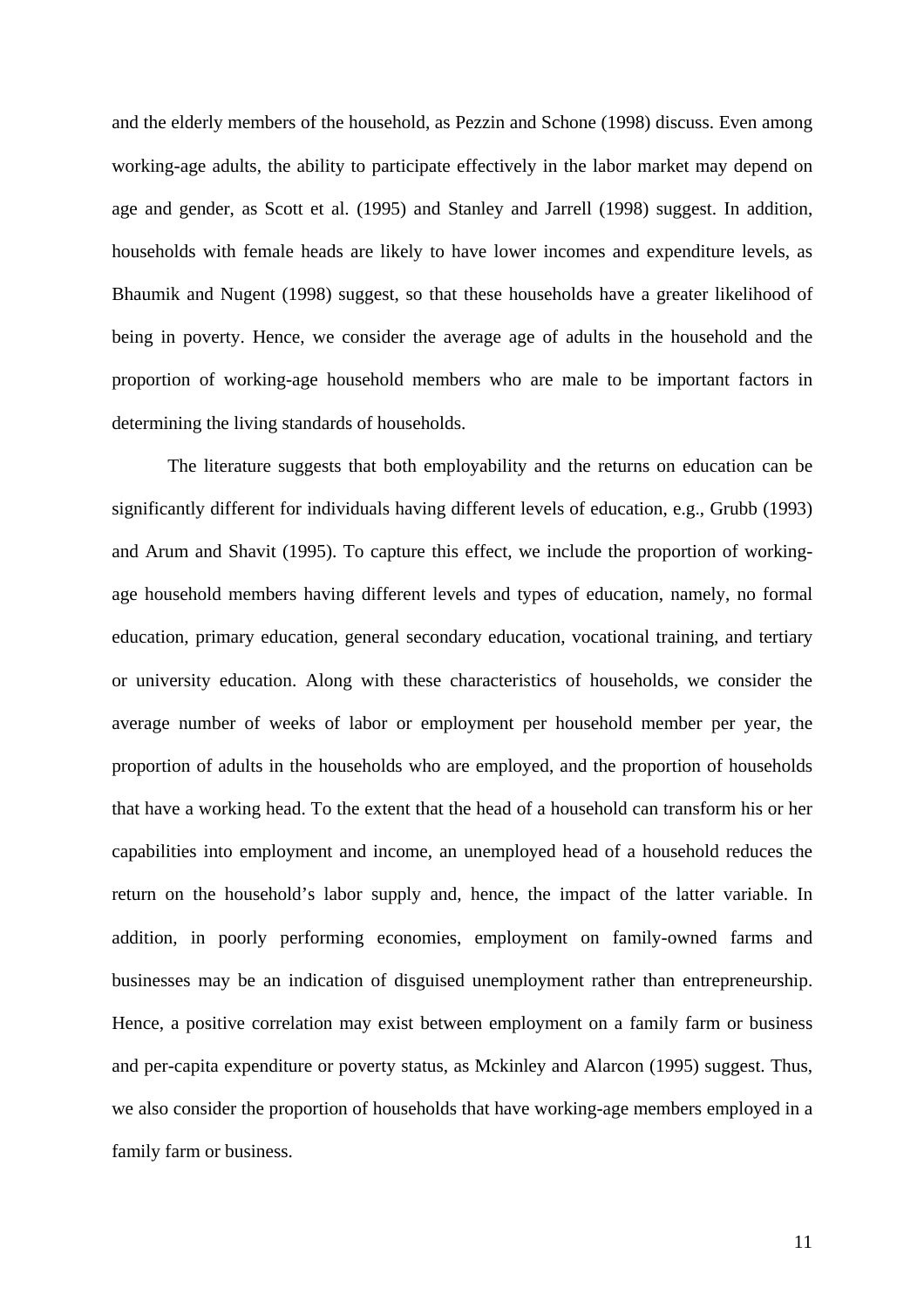The wealth of a household may be an important determinant of its income and expenditure. In Kosovo, we measure the tangible wealth of households by the extent of their land ownership and the value of their livestock. These stocks are particularly relevant in a geographic region where markets were either disturbed or non-existent due to the prolonged military conflict because land and livestock contribute directly towards expenditure. Furthermore, we take into account social capital in the form of extended families and networks of friends who also contribute towards the economic well-being of a household. The literature on inter vivos transfers argues that such social capital plays a crucial role in expenditure smoothing both in developing and developed economies, as Bhaumik and Nugent (2000) discuss. Therefore, the proportion of households that receive private transfers from friends and extended family is an important factor to consider. In the same vein, public transfers may add to the well-being of the households but these two types of transfers should be treated differently because their marginal impacts on the expenditure of a household are different according to Maitra and Ray (2003). Hence, we also take account of the proportion of households that receives public support because of the disabilities of their adult members. However, the ownership of a disability card may reflect more the failing health of one or more adult household members, i.e., the health related capabilities of the households, rather than public transfers per se.

In Kosovo, the location of and whether or not it was uprooted from its place of origin may contribute significantly to its economic well-being or its economic deprivation. Geographical displacement brought about by war does not lead only to job loss and, subsequently, long term unemployment, but it can also disrupt established social networks. Because of the war, migration may not have been voluntary and migrants might have lost wealth. In addition, emigration out of the country may not have been distributed evenly among all income classes. Therefore, we include the proportion of households living in urban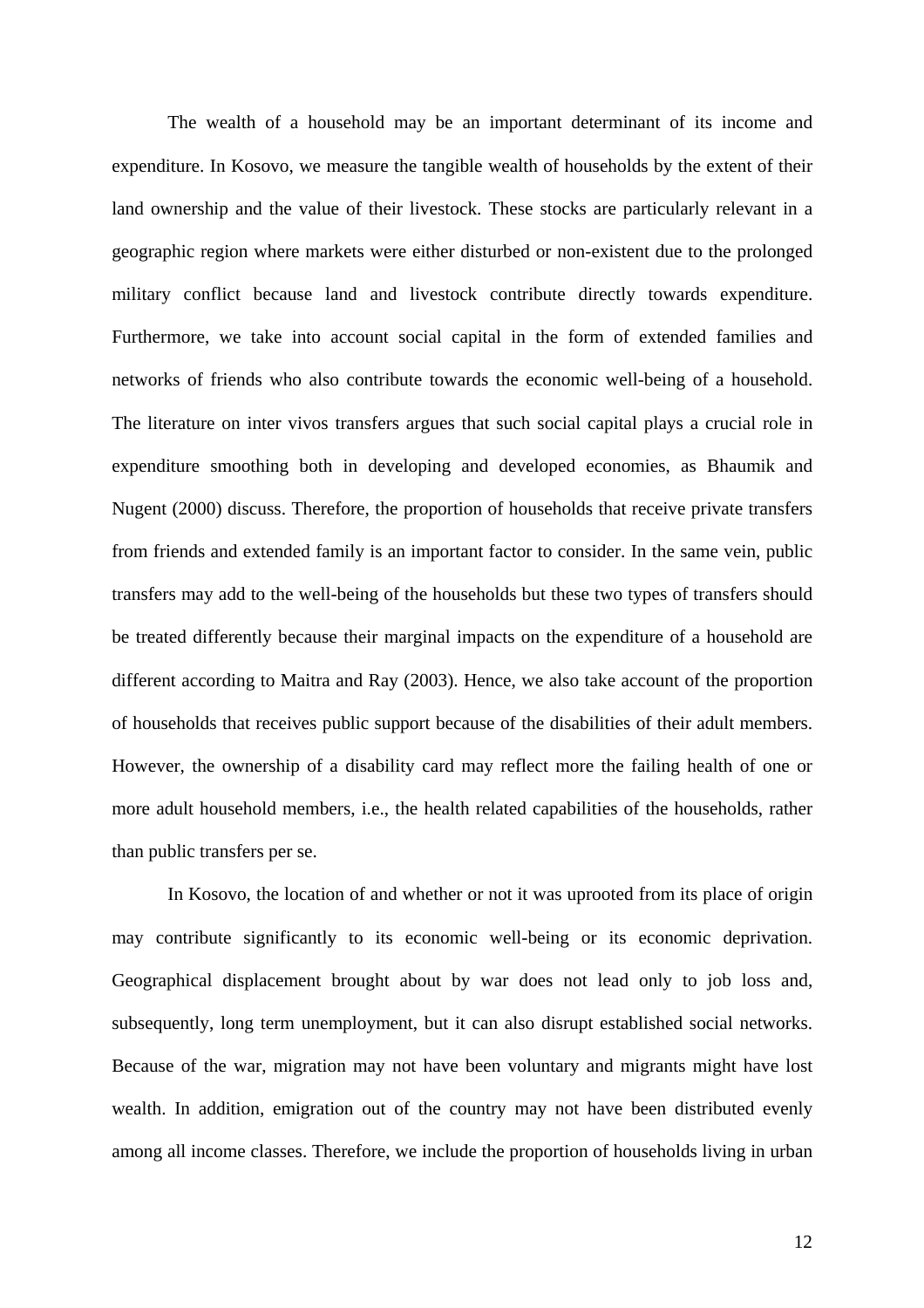areas as well as proportion of households reporting having had to migrate from their place of origin after the disintegration of Yugoslavia. Considering all of these factors in our empirical analysis, we expect to find the following relationships. The per-capita expenditure of a household is likely to be higher if its youth dependency and old age dependency ratios are low, if the proportion of males among working-age adults is high, if the household head is male, if the proportion of educated working age adults is high, if the household has a relatively large endowment of land and livestock,<sup>8</sup> if the household receives public or private monetary or quasi-monetary transfers, if the household does not have a history of migration across regions, and if the household is located in an urban area.

We adopt the stylized regression specification of Bhaumik, Gang and Yun (2006) that takes into consideration these likely influences of household characteristics on per capita consumption. The specific measures of the variables included in the specification are reported in Table 4. Our analysis proceeds in two stages. First we estimate the following model:

$$
(Log) Per capita consumption = \beta_0 + \sum_i \beta_i X_i + \gamma (Serb) + error
$$
 [1]

when *Xi* are various household characteristics discussed above, and *Serb* is a dummy variable that takes the value unity for Serb households and zero for Albanian households. In order to see whether the disparity of per capita expenditure between Serbs and Albanians, captured by the coefficients of the dummy variable *Serb*, depends on the location of the household within the consumption distribution, we estimate this regression model using the quantile regression methodology. The coefficients of the *Serb* dummy variable (i.e., γ) for a number of deciles are reported in Table 3. The coefficients are negative and statistically significant at the 1% level, and indicate that throughout the relevant distribution Serb households have lower per capita consumption, on average, than Albanian households, by 0.19-0.27 log points. This is consistent with the unconditional differences between per capita consumption of these two ethnic groups at the corresponding percentiles, as reported in Figure 2. Further, tests not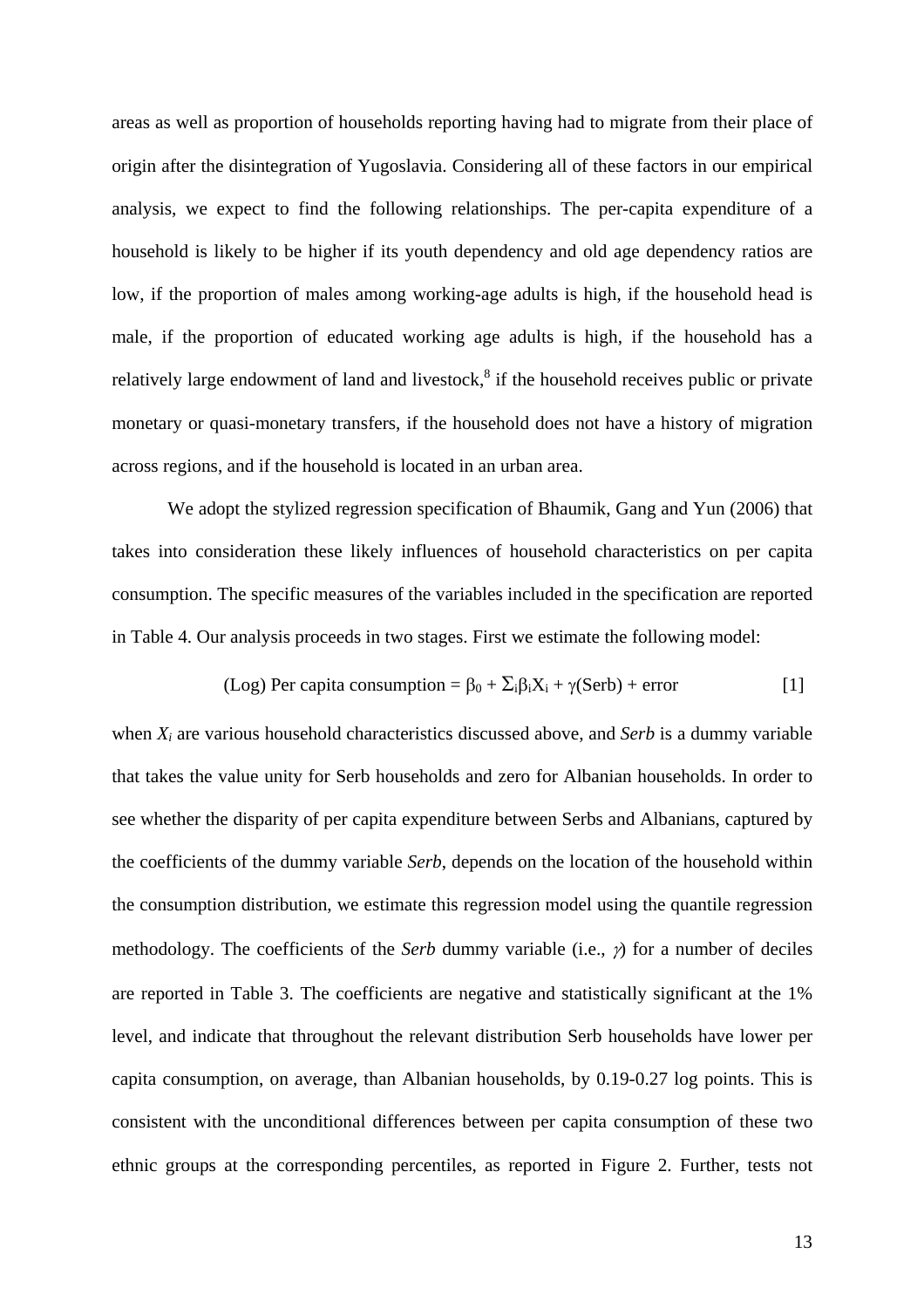reported here indicate that the coefficients of the *Serb* dummy are not significantly different from each other at the ten percentiles reported in Table 3. Since this implies that the absolute difference in the (log) per capita consumption of Serb and Albanian households is (roughly) the same throughout the distribution of per capita consumption, the difference as a percentage of the per capita consumption of Serb households was higher for the poorer households than for the richer households.

#### INSERT Table 3 about here.

Next, we estimate the regression model separately for Serbs and Albanians at the twentieth, fortieth, sixtieth and eightieth percentiles of the overall distribution of per capita expenditure, thereby allowing differential impacts on the returns to household characteristics between the two ethnic groups.<sup>9</sup> In order to compare the relationship between household characteristics and per capita consumption of Serb and Albanian households at the same living standard, we estimate the quantile regression models at the percentiles of their respective distributions of per capita expenditure that coincide with the living standard of the above four percentiles. For example, the per capita expenditure associated with the twentieth percentile of the overall sample is equal to the per capita expenditures of the Serb and Albanian households at percentiles 19.3 and 23.7, respectively. Therefore, we estimate the returns of each group's characteristics at a given household per capita expenditure determined by pooled distribution of both ethnic groups. The other figures reported within parentheses in the header of Table 4 can be similarly interpreted.

INSERT Table 4 about here.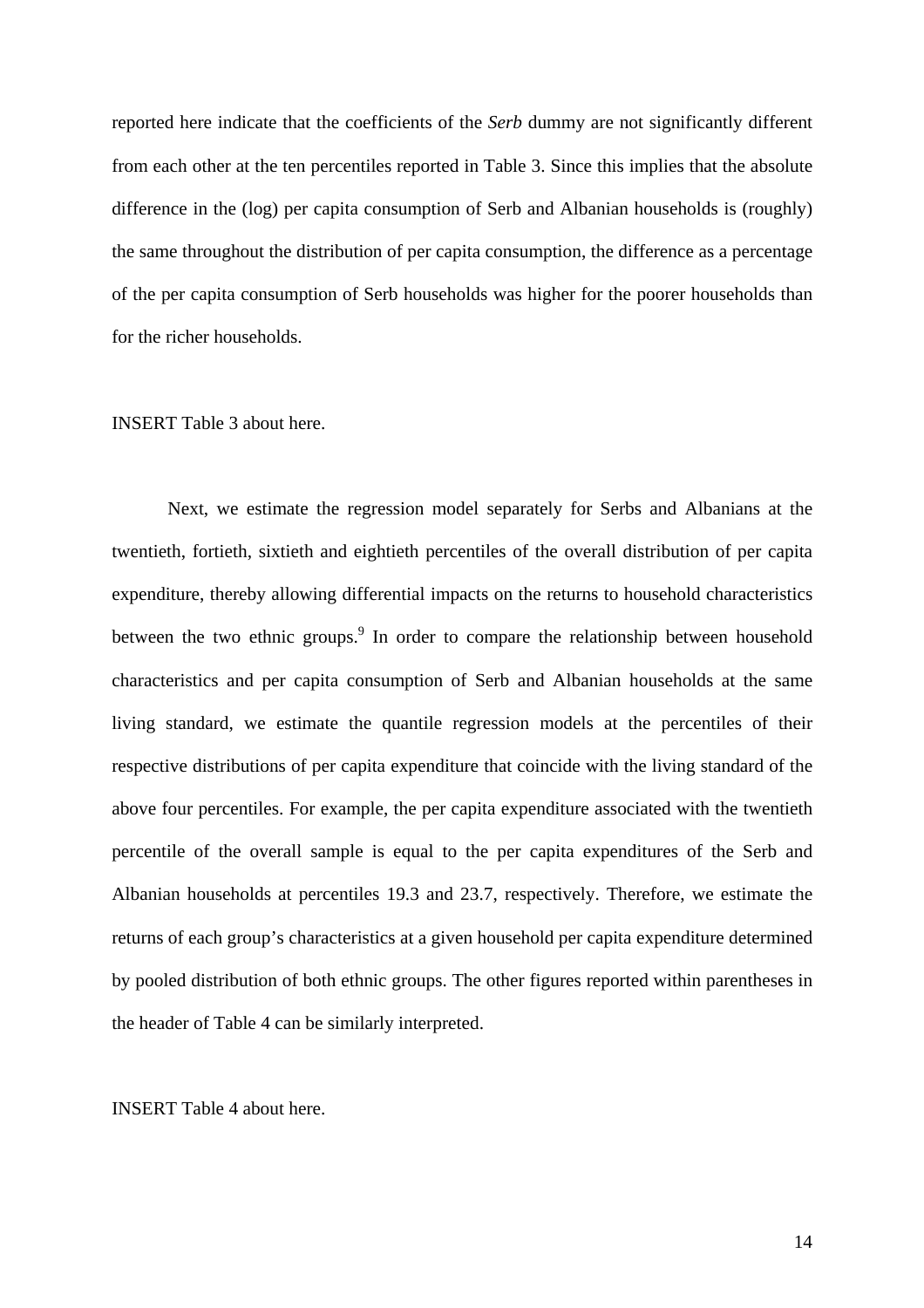The following are evident from the coefficient estimates: (i) youth dependency, especially children in the 0-15 age group are a much greater impediment to consumption of Albanian households than of Serb households; (ii) returns to education are much higher for Serb households than for Albanian households, and the contrast is especially stark for tertiary education; and (iii) the impact of private transfers on per capita consumption is much higher for Serbs than for Albanians. Since the number of children, and the extent to which they limit an adult's mobility are determined largely by child-preference and social capital within communities, especially in a country where formal institutions for child care are largely absent, it is difficult to attribute the negative impact of youth dependency on per capita consumption to discrimination. Similarly, private transfers are a consequence of optimisation programmes involving extended families that have little to do with discrimination vis-à-vis peer groups (Bhaumik and Nugent, 2000). Further, while the marginal impact on private transfers on per capita consumption is higher for Serb households than for Albanian households, the latter have vastly better access to such transfers than the former. Indeed, while 44% of all Albanian households report receiving private transfers, most of them from children and other relatives living outside Kosovo, only 4% of Serb households report receiving such transfers.

In other words, UNMIK faces the following conundrum: Since the returns to education of Serb households are significantly higher than those of the Albanian households, and since the difference is higher at lower percentiles than for higher percentiles of the distribution of per capita consumption, Albanians can claim unfair treatment and discrimination in the labour market. On the other hand, since Serbs are worse off, on average, and also all along the aforementioned distribution, despite having higher returns to education and despite having benefited from factors non-negative impact of youth and old-age dependency, they can claim unobserved discrimination favouring Albanian households. In a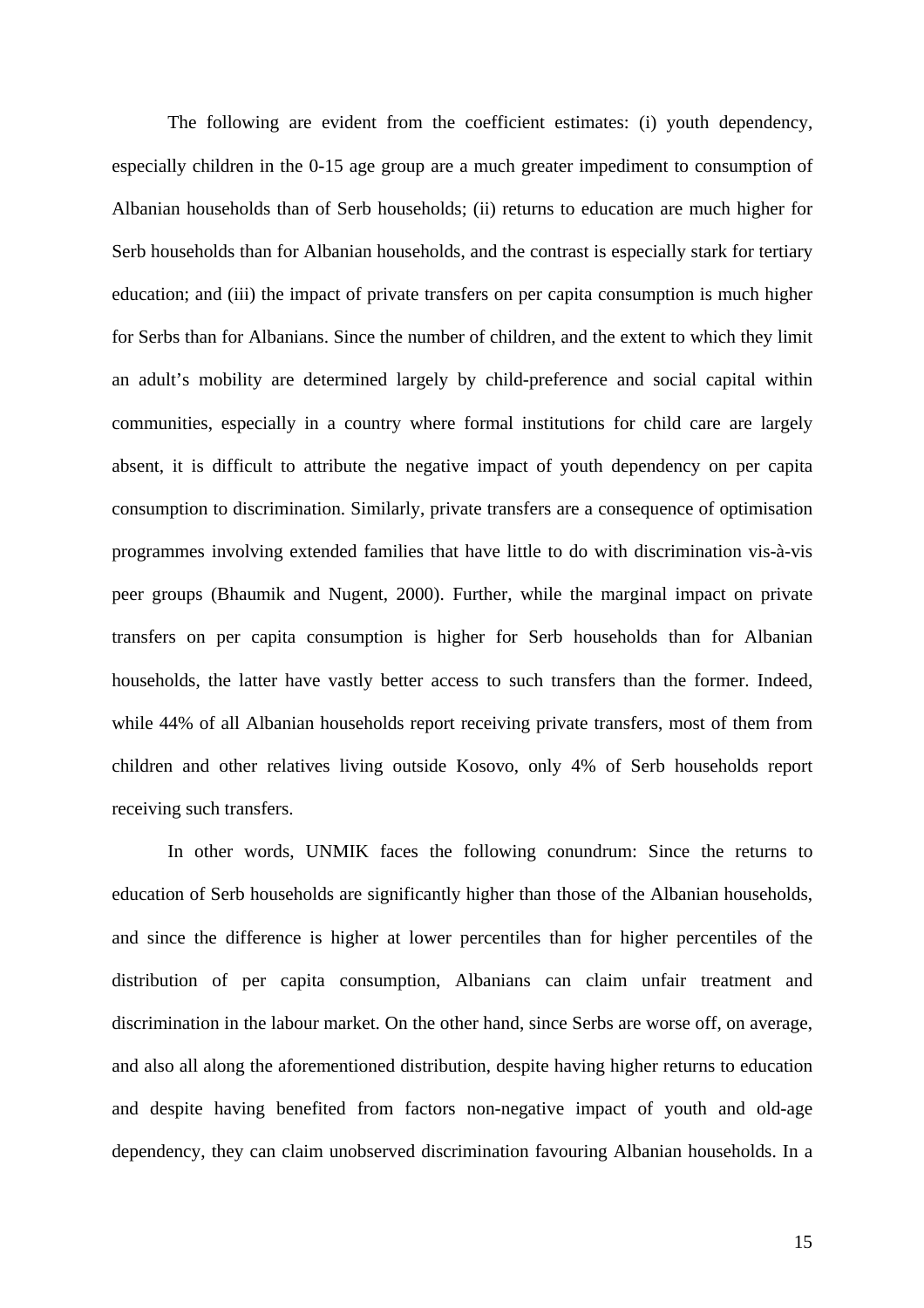region where information is strictly asymmetric, and where grievances are strong and persistent, such perceptions would make it difficult to ensure cooperation from either ethnic group in the context of a peace contract. Indeed, each ethnic group is likely to find any assurance of *ex post* fairness from the other group as also the mediator non-credible, and this is very likely the basis for the continued conflict in Kosovo.

#### **5. Concluding remarks**

The resolution of any conflict requires that all parties involved in the conflict feel that in the absence of the conflict they would be better off than in the *status quo*. In other words, ceteris paribus, the likelihood of a settlement is likely when the parties negotiating about the nature of the post-conflict social contract have relatively low reservation utility. In addition, to reduce uncertainty about the sanctity of the negotiated contract, any third-party arbiter has to be viewed as neutral and fair by the rival parties. Finally, as noted by Esteban and Ray (2006), the likelihood of conflict increases if there is significant intra-group inequality, and if the sizes of the rival groups are significantly large.

In Kosovo, inequality among both Albanian and Serb households are similar to those in neighbouring Central and East European countries, and is much lower than inequality in countries like Colombia that are witnessing a prolonged and serious conflict. Further, the Serbs account for only about 7% of a relatively small population and, in the absence of explicit military support from a much-weakened Serbia, it is unlikely that they would have an appetite for overt conflict. Moreover, while the headcount ratio for the Albanians is much lower than that for the Serbs, once depth of poverty is taken into account, the difference in the incidence of poverty between the two ethnic groups is not significant. Yet, paradoxically, a political settlement seems unlikely in the foreseeable future.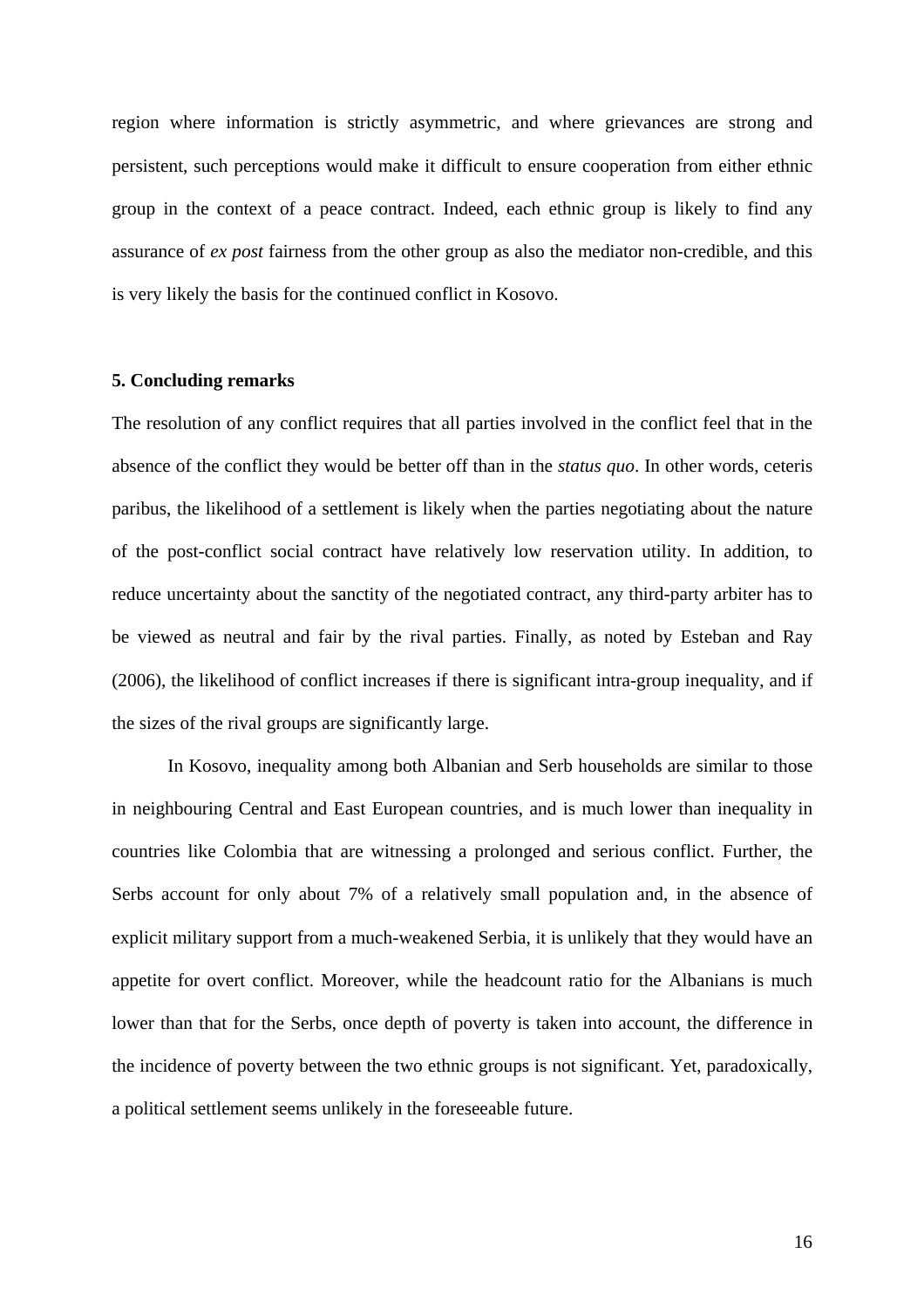Part of this paradox can be explained by the absence of trust between the Albanians and the Serbs, and the strong sense of grievance that exists on both sides of the divide. In addition, as argued earlier, inter-ethnic differences in living standards and returns to household characteristics like human capital of working age members, however small, help fuel a sense of injustice. Since the Albanians are at the receiving end of returns to observable household characteristics like education of working age members, and the Serbs have lower living standards despite having favourable returns on these characteristics, both ethnic communities can stake a claim to discrimination and unfair treatment. Moreover intra-group variance in living standards as well as the inter-group difference in average per capita consumption are largely explained by unobserved factors, and hence the ability of the UNMIK to address these perceptions of discrimination and unfair treatment using targeted policy measures is somewhat limited, brining into question their neutrality in the collective minds of both the ethnic groups.

A full understanding of the paradox of continuing (albeit covert) hostilities would not be possible without taking into consideration the determinants of per capita consumption of the two communities. Across the distribution, education of working age members has a much greater impact on the consumption of Serb households than that of the Albanian households. In other words, the labour market conditions in a UNMIK governed Kosovo favour the Serbs, and there is no guarantee whatsoever that this advantage would persist in an independent Albanian-dominated Kosovo. Hence, Serbs in Kosovo have reason to choose a UNMIK governance structure as a second-best outcome over an independent Kosovo that is the minimum political demand of the Kosovo Albanians. Further, there is evidence to suggest that the Serbian government continues to subsidise the Kosovar Serb households, in a bid to prevent further out-migration of Serbs which would undermine Serbia's political claim over Kosovo (Kostovicova and Bechev, 2004). Arguably, Serb households in Kosovo would lose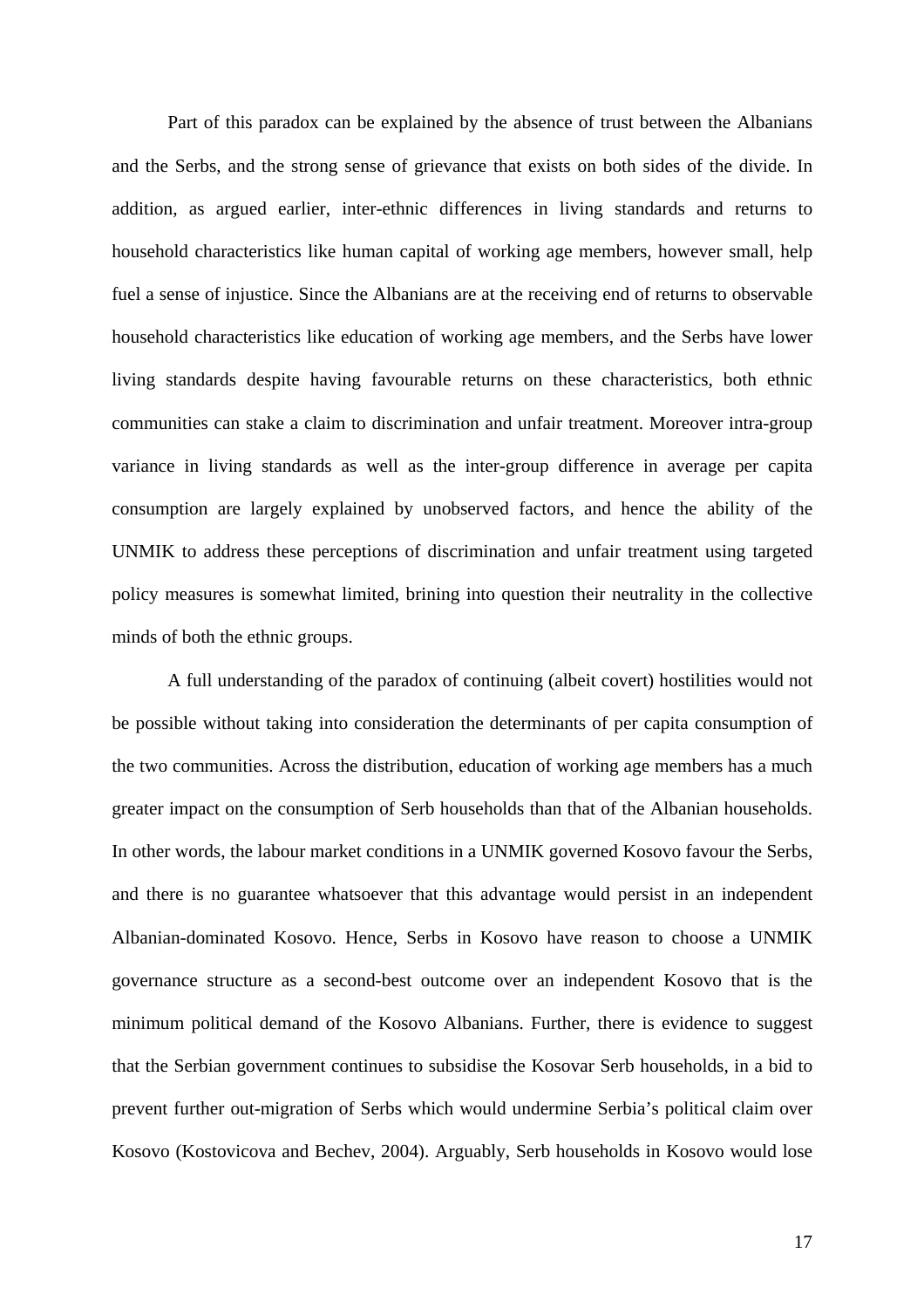this support if Kosovo becomes independent, thereby removing the political rationale for the subsidy. It is easy to see why the Serb population in Kosovo might prefer the *status quo* to a political settlement that is likely to eliminate some sources of external support and, at the same time, make their economic future hostage to political forces over which they will have little control.

That brings us to the question as to why the Kosovar Albanians, who have much more to gain from a political settlement that might lead to the independence of Kosovo, might not be magnanimous during the negotiation, trading off constitutionally guaranteed economic rights to the Serb minority – even educational and job quotas of some sort – for their ultimate political objective. The urgency with which the Albanian community is likely to pursue this line of action would depend on their current economic condition; if the current consumption level is deemed adequate relative to some minimum threshold and is sustainable without a political settlement, it would be rational for the Albanians to hold on to the option of making the aforementioned magnanimous gestures. The analysis of consumption of Albanian households indicates that their higher standard of living relative to the Serbs is largely a consequence of private transfers, much of it from members of the extended household who live outside Kosovo. Indeed, Bhaumik, Gang and Yun (2006) demonstrate that differences in the rates of incidence of private transfers among Albanian and Serb households explain most of the difference in their per capita consumption. Further, the impact of private transfers on per capita consumption is much stronger for households in lower consumption percentiles than households in higher consumption percentiles, indicating that private transfers are a poverty-ameliorating phenomenon for the Albanian community. To the extent that this source of livelihood is unaffected by the political and economic scenario within Kosovo, therefore, it will enable the Albanians to enjoy consumption beyond their income, and thereby provide them with the ability to resist magnanimous political gestures indefinitely.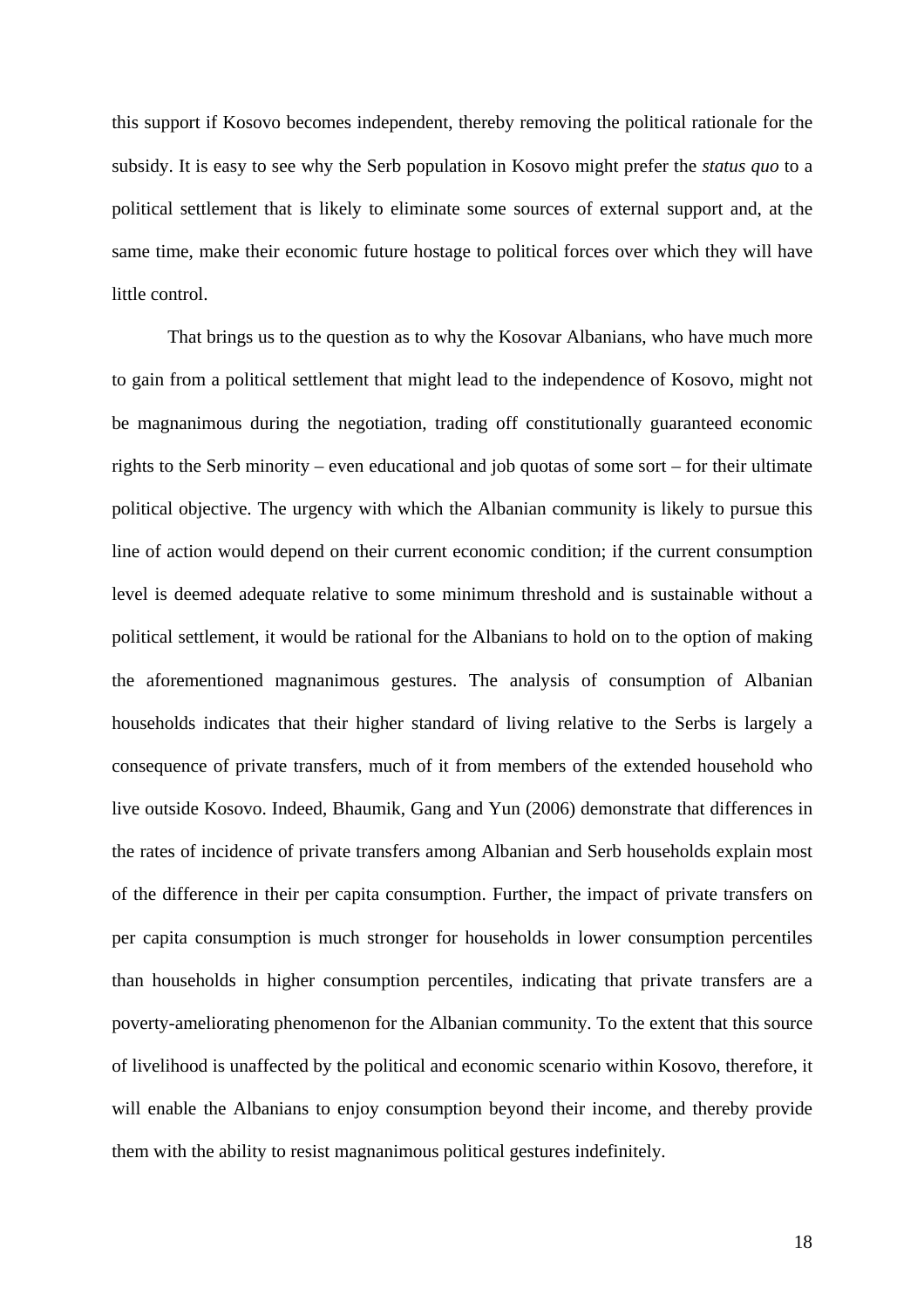It is evident from our analysis that both the Serbs and Albanians in Kosovo are rational in remaining entrenched in their respective positions, and that a political solution would be feasible only if both parties view the potential gains from a peace agreement to be significant, so as to compensate for the uncertainty that such an agreement might cause for the Serbs, and for the lump-sum transfer of resources that the Albanians might have to promise their Serb rivals. In addition, the sovereign states of Serbia and Albania would have to be convinced that such a settlement in also in their own interests. Since the only potential reward that is likely to convince all these parties about the merits of a lasting peace agreement is simultaneous induction into the European Union, with attendant benefits like reconstruction subsidies, a settlement of the Kosovo problem is likely to remain, at best, a challenge for the international community.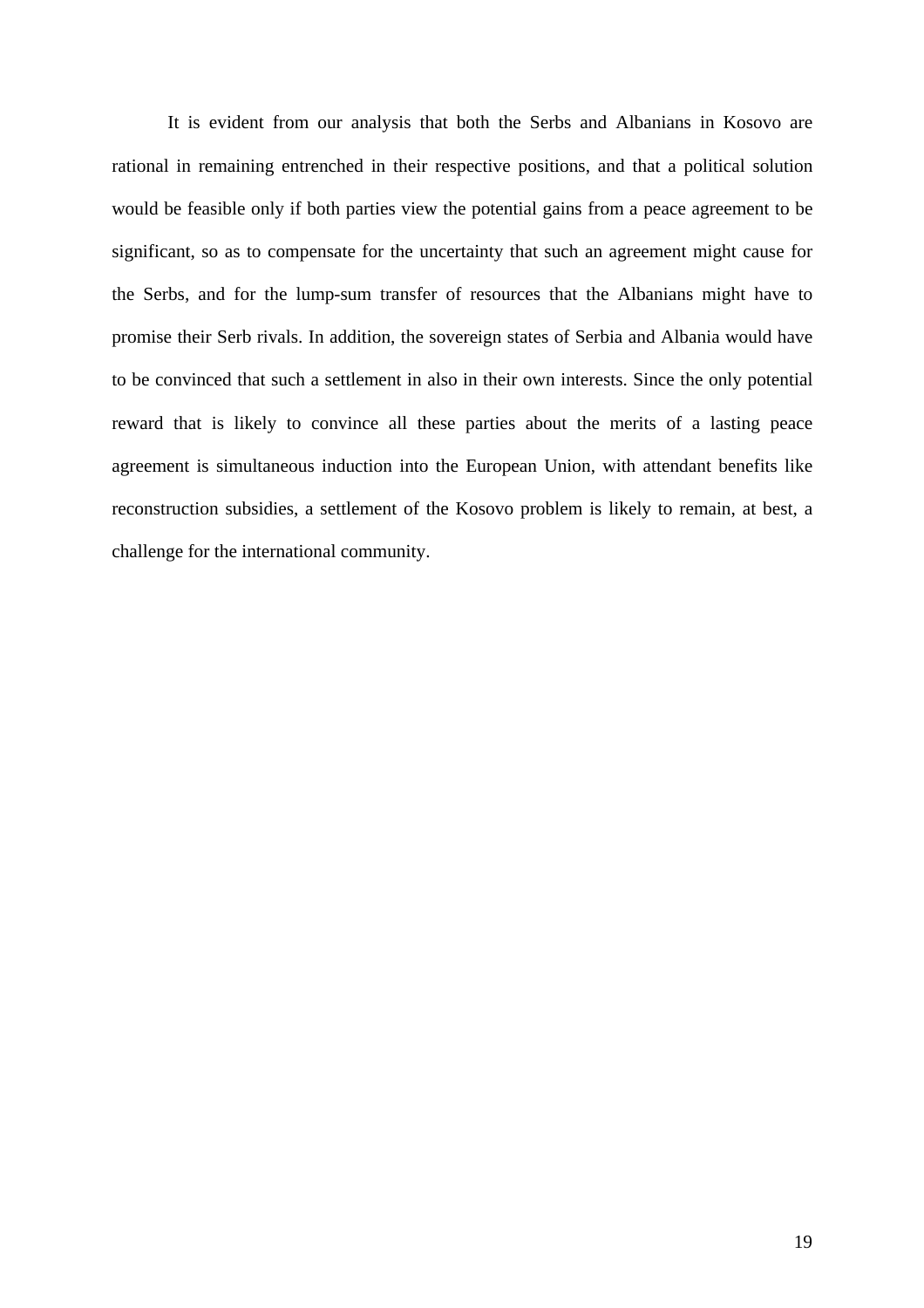### **References**

Abadie, A. and J. Gardiezabal (2001). The economic costs of conflict: A case-control study of the Basque country. Working paper no. 8478, National Bureau of Economic Research, Cambridge, Massachusetts.

Acemoglu, D. (2003). Why not a political Coase theorem? Social conflict, commitment, and politics. Journal of Comparative Economics, **31**, 620-652.

Addison, T. and S.M. Murshed (2001). From conflict to reconstruction: Reviving the social contract. Discussion paper no. 2001/48. WIDER – United Nations University, Helsinki.

Artisien, P.F.R. (1984). A note on Kosovo and the future of Yugoslav-Albanian relations: A Balkan perspective. Soviet Studies, **36**:2, 267-276.

Arum, R. and Y. Shavit (1995). Secondary vocational education and the transition from school to work. Sociology of Education, **68**, 187-204.

Azam, J.P. and A. Mesnard (2001). Civil war and social contract. Public Choice, **115**, 455- 475.

Azar, E.E., P. Jureidini and R. McLaurin (1978) Protracted social conflict: Theory and practice in the Middle East. Journal of Palestine Studies, **8**:1, 41-60.

Bhaumik, S.K. and J.B. Nugent (2000). Wealth accumulation, fertility, and transfers to elderly households in Peru. In: A. Mason and G. Tapinios (Eds.) *Sharing the Wealth*, Oxford University Press, New York, pp. 256-281.

Bhaumik, S.K., I.N. Gang and M.S. Yun (2006). Ethnic conflict and economic disparity: Serbians and Albanians in Kosovo. Journal of Comparative Economics, **34**, 754-773.

Buvinic, M. and G.R. Gupta (2001). Female-headed households and female-maintained families: Are they worth targeting to reduce poverty in developing countries. Economic Development and Cultural Change, **45**, 259-280.

Colletta, N.J. and M.L. Cullen (2000). Violent conflict and the transformation of social capital: Lessons from Cambodia, Rwanda, Guatemala and Somalia. World Bank, Washington, D.C.

Collier, P. and A. Hoeffler (1998). On economic causes of civil war. Oxford Economic Papers, **50**:4, 563-573.

Collier, Paul (1999). On the economic consequences of civil war. Oxford Economic Papers, **51**:1, 168-183.

Collier, P. and A. Hoeffler (1999). Justice-seeking and loot-seeking in a civil war. Unpublished manuscript, The World Bank, Washington, D.C. (http://www.worldbank.org/research/conflict/papers/paulnew2.pdf).

Esteban, J. and D. Ray (2001). Conflict and distribution. Journal of Economic Theory, **87**, 379-415.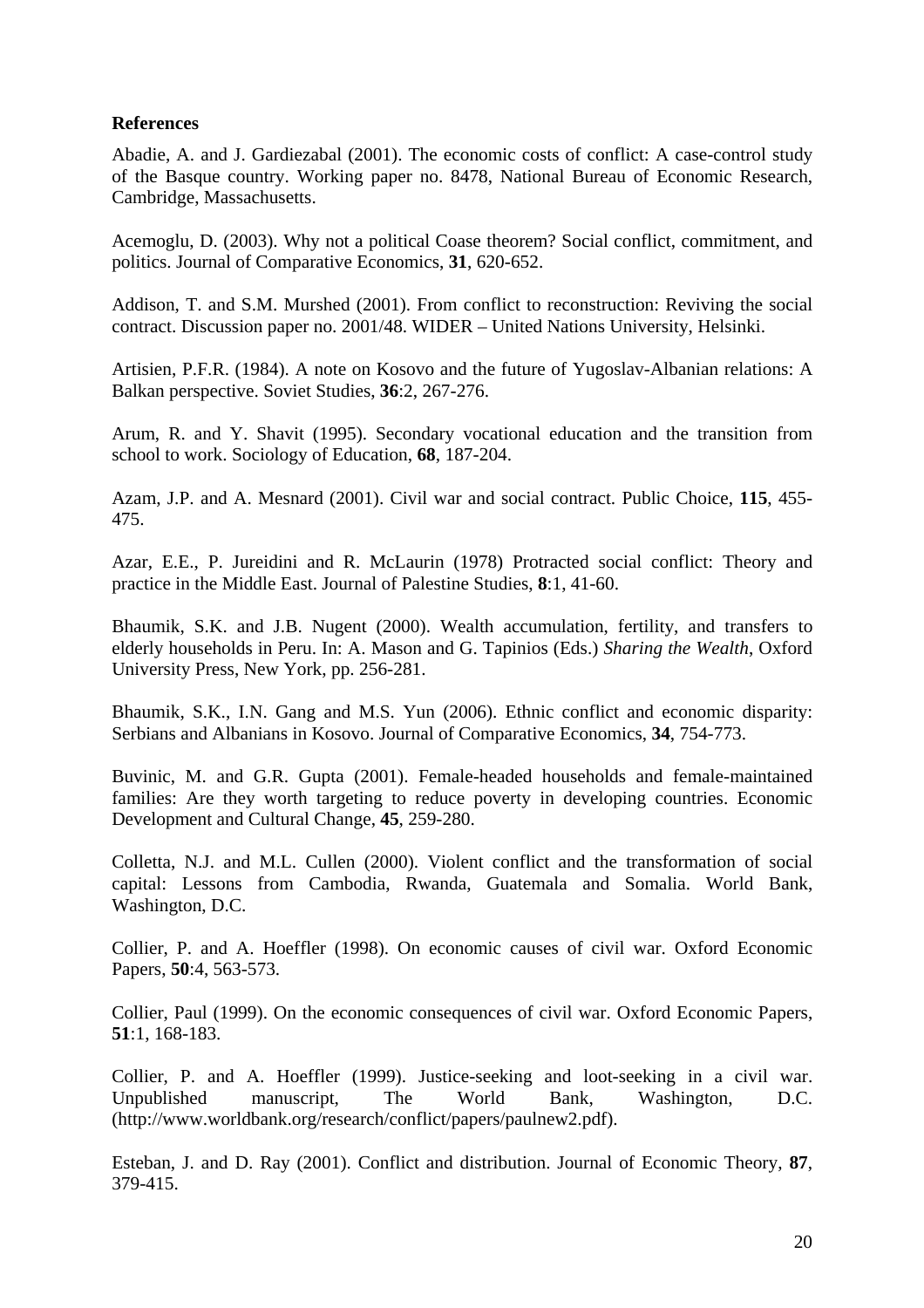Esteban, J. and D. Ray (2006). A model of ethnic conflict. Mimeo, New York University and Instituto de Analisis Economico.

Falk, A., E. Fehr and U. Fischbacher (2003). Reasons for conflict: Lessons from bargaining experiments. Journal of Institutional and Theoretical Economics, **159**, 171-187.

Grubb, W.N. (1993). The varied economic returns to post-secondary education: New evidence from the class of 1972. Journal of Human Resources, **28**, 365-382.

Hirshleifer, J. (1995). Anarchy and its breakdown. Journal of Political Economy, **103**, 26-52.

Kostovicova, D.D. and D. Bechev (2004). Kosovo: Successes and failures of international civil and military involvement. Discussion paper no. 31, Centre for the Study of Global Governance, London School of Economics and Political Science, London, UK.

Maitra, P. and R. Ray (2003). The effect of transfers on household expenditure patterns and poverty in South Africa. Journal of Development Economics, **71**, 23-49.

McKinley, T. and D. Alarcon (1995). The prevalence of rural poverty in Mexico. World Development, **23**, 1575-1585.

Moene, K. (1992). Poverty and landownership. American Economic Review, **82**, 52-64.

Miguel, E., S. Satyanath and E. Sergenti (2004). Economic shocks and civil conflict: An instrumental variables approach. Journal of Political Economy, **112**:4, 725-752.

Pezzin, L.E. and B.S. Schone (1998). Intergenerational household formation, female labour supply and informal care giving. Journal of Human Resources, **34**, 475-503.

Scott, F.A., M.C. Berger and J.E. Garen (1995). Do health insurance and pension costs reduce the job opportunities of older workers? Industrial and Labour Relations Review, **48**, 775-791.

Skarperdas, S. (1992). Cooperation, conflict and power in the absence of property rights. American Economic Review, **82**, 720-739.

Stanley, T.D. and S.B. Jarrell (1998). Gender wage discrimination bias? A meta-regression analysis. Journal of Human Resources, **33**, 947-973.

Stewart, F. 2001. Horizontal inequalities as a source of conflict. In: F. Hampson, and D. Malone (Eds.) *From Reaction to Prevention*. Lynne Rienner Publishers, London.

World Bank (2001). Kosovo: Poverty assessments, 2 volumes. Report no. 23390-KOS, Washington, D.C.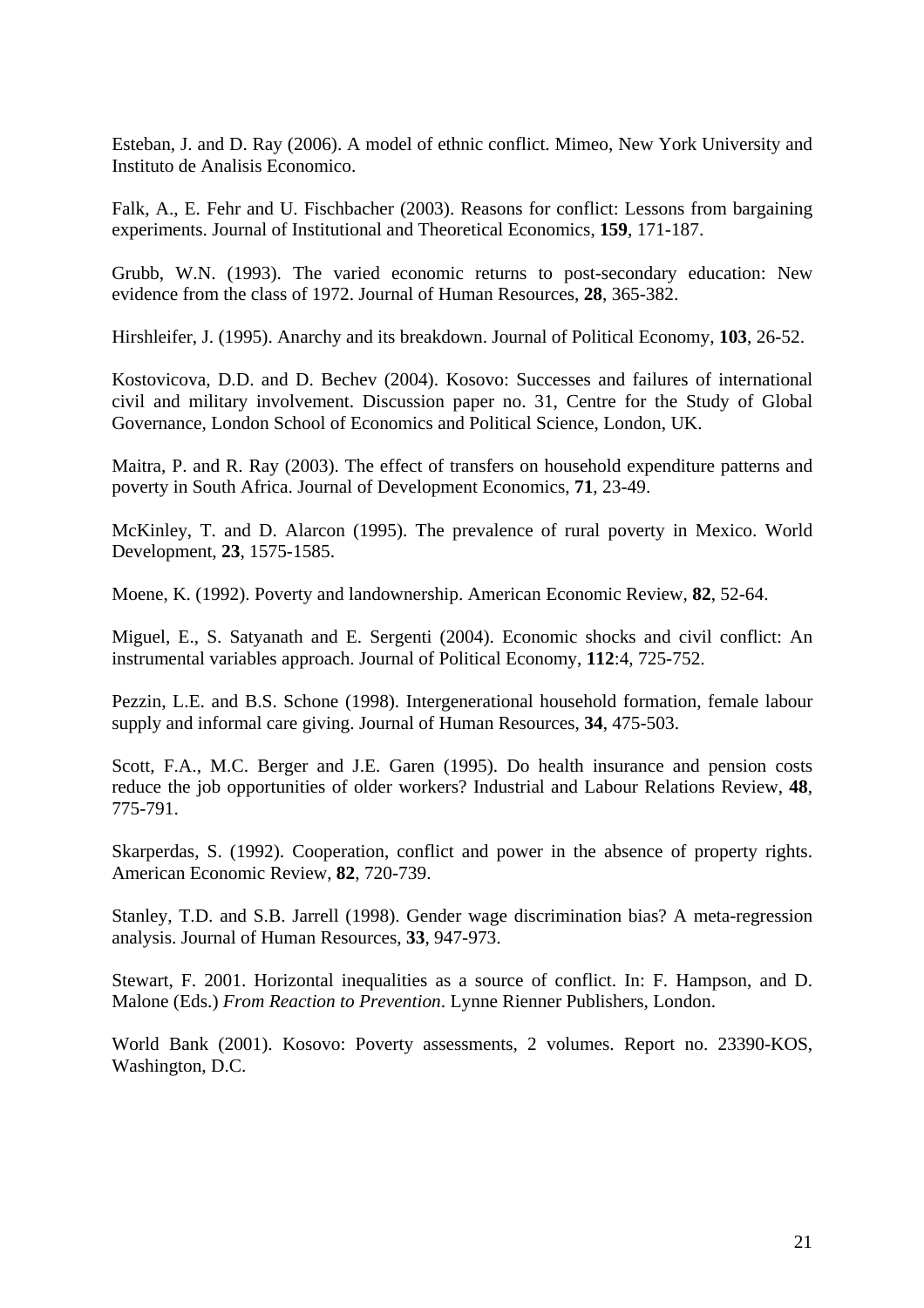|                |              | $P_{\alpha}$ measures |              | <b>Inequality measures</b> |      |         |              |  |  |
|----------------|--------------|-----------------------|--------------|----------------------------|------|---------|--------------|--|--|
|                |              |                       |              |                            |      |         | <b>Theil</b> |  |  |
|                | $\alpha = 0$ | $\alpha = 1$          | $\alpha = 2$ | C.V.                       | Gini | Kakwani | entropy      |  |  |
| Albanian       | 0.46         | 0.14                  | 0.06         | 0.57                       | 0.28 | 0.07    | 0.14         |  |  |
| Serb           | 0.57         | 0.18                  | 0.08         | 0.60                       | 0.29 | 0.07    | 0.15         |  |  |
| <b>Overall</b> | 0.48         | 0.14                  | 0.06         | 0.58                       | 0.29 | 0.07    | 0.14         |  |  |

**Table 1 Poverty and inequality in Kosovo**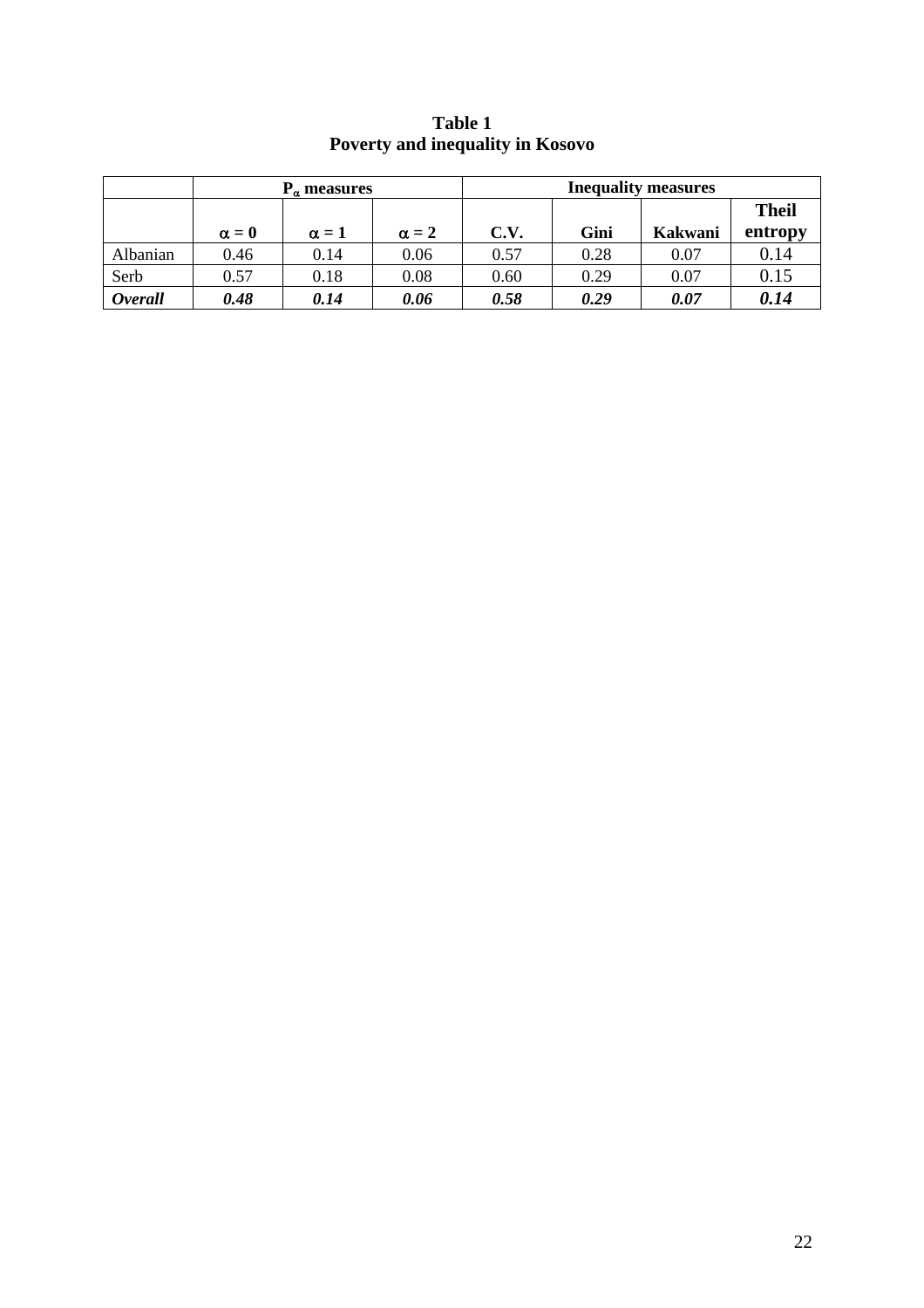



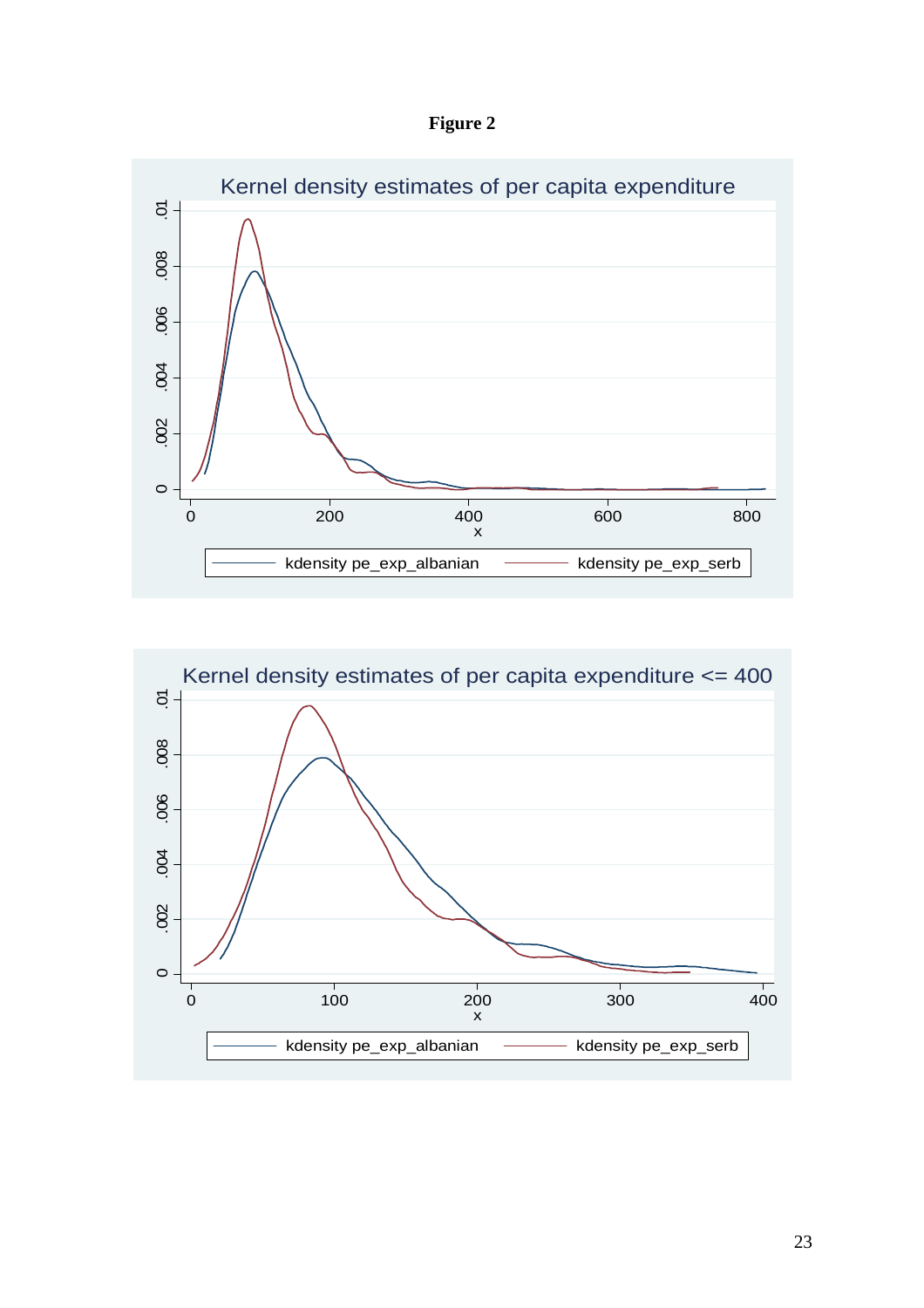| Income                | <b>Proportion</b> |             | <b>Mean income (DM)</b> |             |        |  |  |
|-----------------------|-------------------|-------------|-------------------------|-------------|--------|--|--|
| groups                | <b>Albanian</b>   | <b>Serb</b> |                         | <b>Serb</b> | All    |  |  |
| $0-10$                | 80                | 20          | 45.13                   | 40.88       | 44.29  |  |  |
| $10 - 20$             | 81                | 19          | 63.66                   | 64.46       | 63.81  |  |  |
| $20 - 30$             | 76                | 24          | 77.35                   | 77.67       | 77.43  |  |  |
| $30-40$               | 80                | 20          | 88.96                   | 89.22       | 89.01  |  |  |
| $40 - 50$             | 86                | 14          | 101.63                  | 101.63      | 101.63 |  |  |
| 50-60                 | 82                | 18          | 115.20                  | 115.69      | 115.29 |  |  |
| $60 - 70$             | 87                | 13          | 131.73                  | 131.58      | 131.72 |  |  |
| 70-80                 | 88                | 12          | 152.40                  | 150.77      | 152.21 |  |  |
| 80-90                 | 87                | 13          | 183.01                  | 185.34      | 183.31 |  |  |
| 90-100                | 88                | 12          | 281.15                  | 274.43      | 280.32 |  |  |
| <i><b>Overall</b></i> | 83                | 17          | 126.23                  | 112.02      | 123.88 |  |  |

**Table 2 Distribution of ethnic groups across the income distribution**

 Note: The "income" groups are created on the basis of estimated per capita expenditure.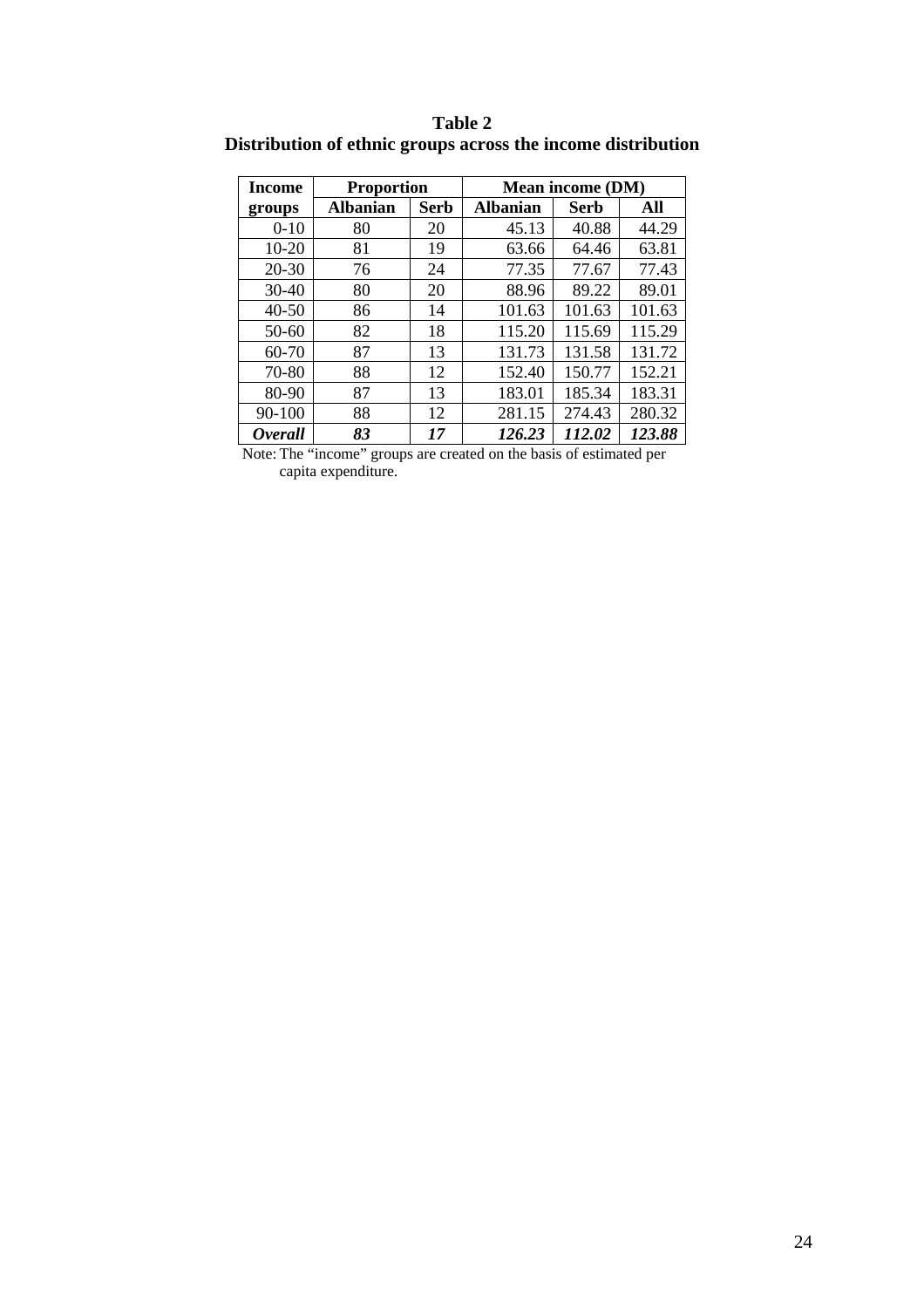**Figure 2**

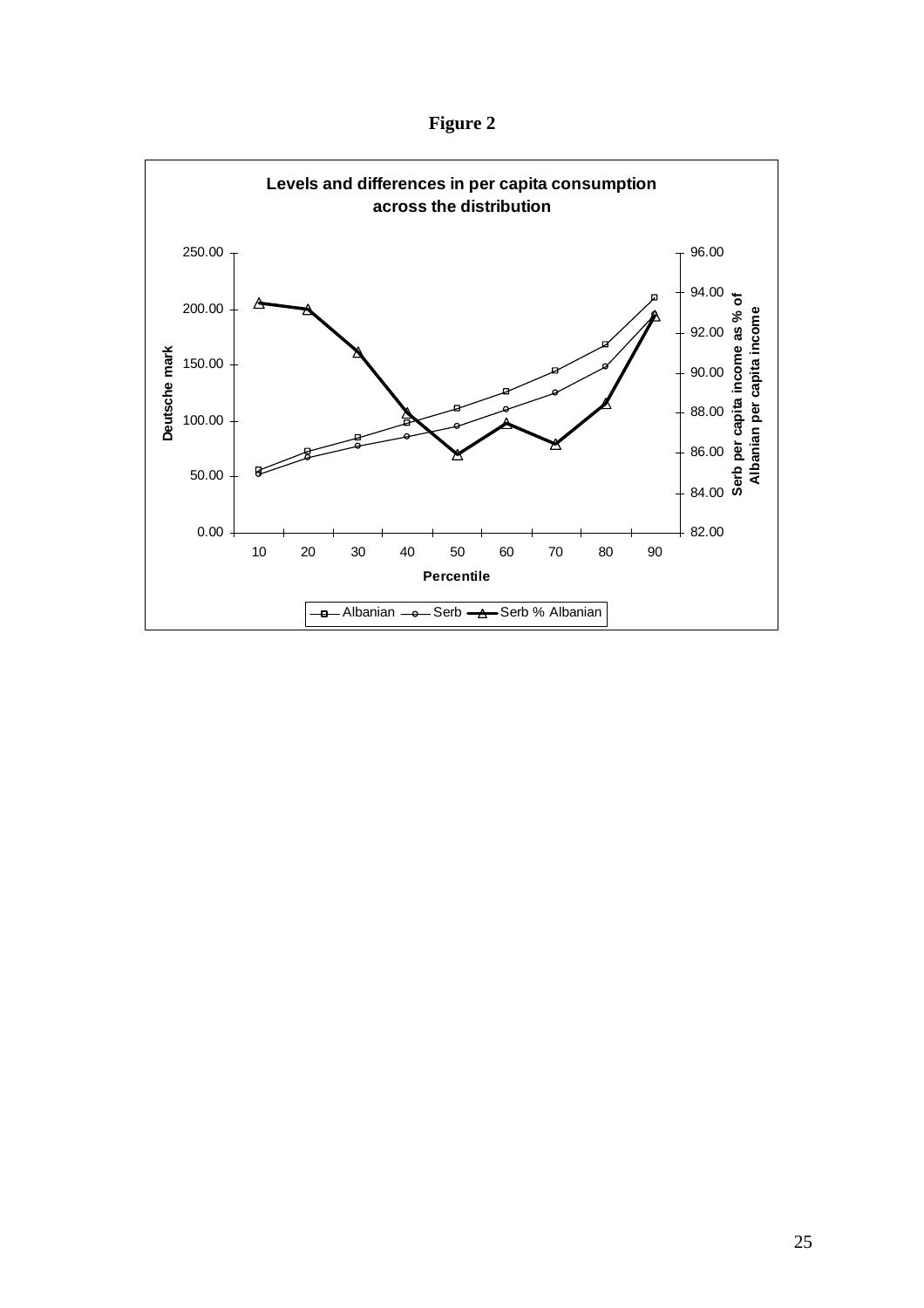| Table 3                                                         |  |  |  |  |  |  |  |  |
|-----------------------------------------------------------------|--|--|--|--|--|--|--|--|
| Estimates of ethnic (Serb) dummy across the income distribution |  |  |  |  |  |  |  |  |

| Percentile | <b>Estimate</b> | Std. Err. |  |  |  |
|------------|-----------------|-----------|--|--|--|
| 10         | $-0.19$         | 0.05      |  |  |  |
| 20         | $-0.24$         | 0.05      |  |  |  |
| 30         | $-0.27$         | 0.04      |  |  |  |
| 40         | $-0.27$         | 0.03      |  |  |  |
| 50         | $-0.25$         | 0.03      |  |  |  |
| 60         | $-0.25$         | 0.04      |  |  |  |
| 70         | $-0.25$         | 0.04      |  |  |  |
| 80         | $-0.24$         | 0.06      |  |  |  |
| 90         | $-0.26$         | 0.06      |  |  |  |

Note: All estimates are significant at 1% level.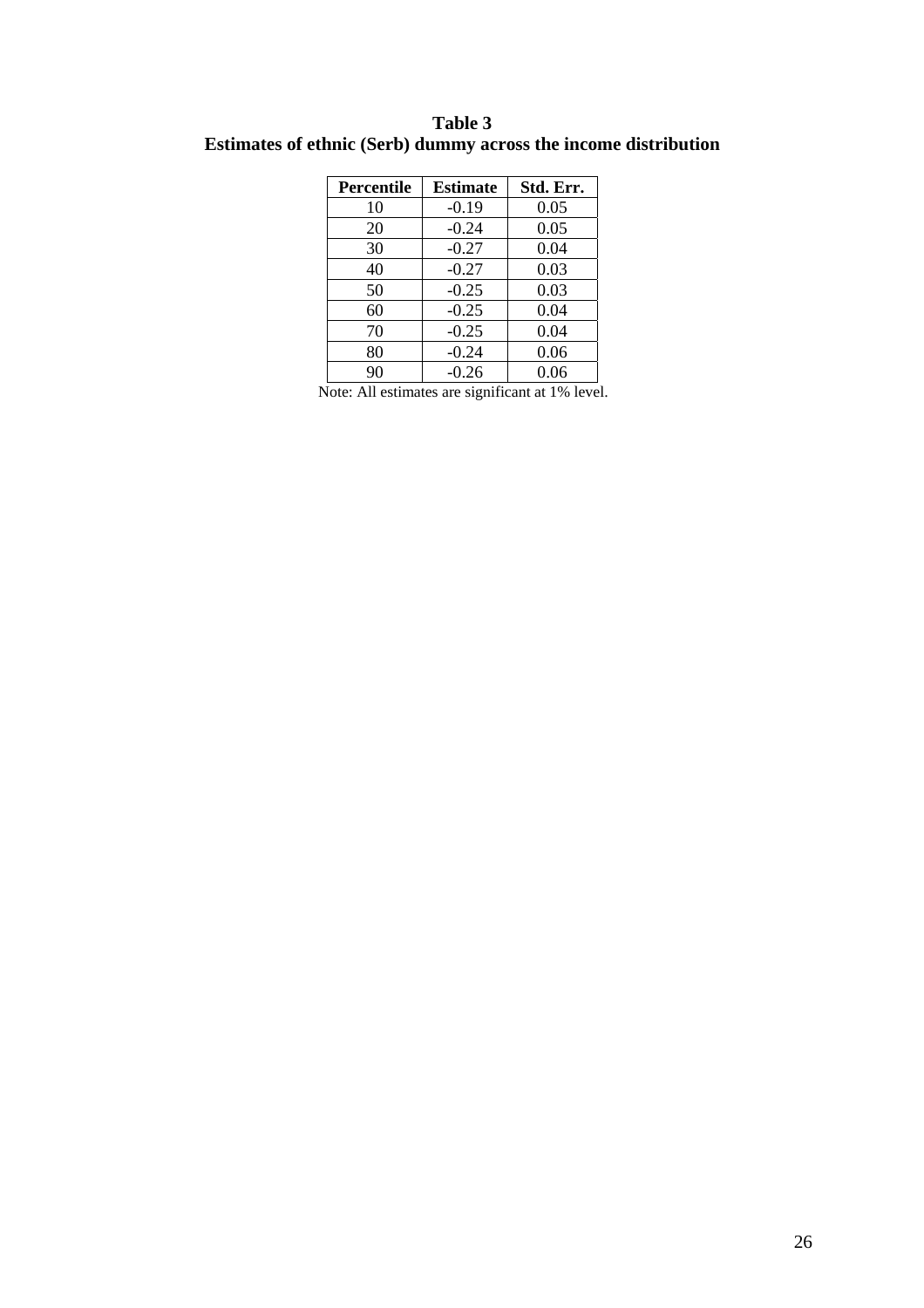#### **Table 4 Quantile regression estimates**

|                                                            | $20th$ percentile |             | $40th$ percentile |             | $\overline{60^{th}}$ percentile |             | $80th$ percentile |             |
|------------------------------------------------------------|-------------------|-------------|-------------------|-------------|---------------------------------|-------------|-------------------|-------------|
|                                                            | <b>Albanian</b>   | <b>Serb</b> | <b>Albanian</b>   | <b>Serb</b> | <b>Albanian</b>                 | <b>Serb</b> | <b>Albanian</b>   | <b>Serb</b> |
|                                                            | (19.3)            | (23.7)      | (38)              | (50.1)      | (58)                            | (69.5)      | (79.1)            | (84.52)     |
| Constant                                                   | 3.94***           | $3.54***$   | $4.29***$         | $3.66***$   | $4.32***$                       | 3.98***     | 4.82***           | $4.43***$   |
|                                                            | (0.16)            | (0.41)      | (0.13)            | (0.32)      | (0.15)                          | (0.34)      | (0.16)            | (0.41)      |
|                                                            |                   |             |                   |             |                                 |             |                   |             |
| Proportion of people below 15                              | $-0.59***$        | $-0.20$     | $-0.72***$        | $-0.14$     | $-0.58***$                      | $-0.41$     | $-0.58***$        | $-0.52$     |
|                                                            | (0.14)            | (0.33)      | (0.14)            | (0.31)      | (0.11)                          | (0.33)      | (0.13)            | (0.33)      |
| Proportion of people 16-25                                 | $-0.23**$         | $-0.13$     | $-0.26***$        | $-0.01$     | $-0.20**$                       | $-0.05$     | $-0.12$           | $-0.20$     |
|                                                            | (0.11)            | (0.28)      | (0.09)            | (0.24)      | (0.10)                          | (0.27)      | (0.12)            | (0.30)      |
| Proportion of people 36-45                                 | 0.09              | $-0.07$     | $-0.07$           | 0.29        | $-0.08$                         | 0.23        | 0.05              | 0.09        |
|                                                            | (0.13)            | (0.24)      | (0.10)            | (0.20)      | (0.09)                          | (0.25)      | (0.12)            | (0.28)      |
| Proportion of people 46-55                                 | 0.20              | $-0.06$     | 0.03              | $-0.03$     | 0.06                            | $-0.15$     | 0.21              | $-0.17$     |
|                                                            | (0.14)            | (0.25)      | (0.13)            | (0.21)      | (0.11)                          | (0.24)      | (0.14)            | (0.34)      |
| Proportion of people 56-65                                 | $0.23*$           | $-0.13$     | $-0.06$           | 0.02        | 0.03                            | $-0.04$     | 0.17              | $-0.15$     |
|                                                            | (0.13)            | (0.25)      | (0.12)            | (0.25)      | (0.13)                          | (0.23)      | (0.16)            | (0.28)      |
| Proportion of people over 65                               | 0.09              | $-0.10$     | $-0.17$           | $-0.12$     | $-0.02$                         | $-0.26$     | $-0.12$           | $-0.23$     |
|                                                            | (0.18)            | (0.24)      | (0.16)            | (0.28)      | (0.18)                          | (0.21)      | (0.18)            | (0.28)      |
| Proportion of male adult members                           | 0.04              | 0.31        | $-0.06$           | 0.31        | 0.08                            | 0.18        | 0.08              | 0.09        |
|                                                            | (0.12)            | (0.24)      | (0.12)            | (0.19)      | (0.07)                          | (0.20)      | (0.12)            | (0.23)      |
| Dummy = 1 when head is male                                | $-0.10$           | $-0.11$     | $-0.01$           | 0.07        | 0.00                            | 0.03        | $-0.21***$        | $-0.07$     |
|                                                            | (0.07)            | (0.13)      | (0.05)            | (0.10)      | (0.08)                          | (0.12)      | (0.08)            | (0.15)      |
|                                                            |                   |             |                   |             |                                 |             |                   |             |
| Proportion of adults with primary education                | 0.16              | 0.32        | $0.18**$          | 0.28        | $0.25***$                       | 0.45        | $0.22*$           | 0.24        |
|                                                            | (0.10)            | (0.40)      | (0.08)            | (0.27)      | (0.09)                          | (0.28)      | (0.12)            | (0.32)      |
| Proportion of adults with secondary education              | $0.60***$         | $0.94**$    | $0.53***$         | $0.83***$   | $0.60***$                       | $0.90***$   | $0.50***$         | $0.77**$    |
|                                                            | (0.11)            | (0.42)      | (0.09)            | (0.30)      | (0.09)                          | (0.29)      | (0.13)            | (0.31)      |
| Proportion of adults with vocational education             | $0.43***$         | $0.77*$     | $0.47***$         | $0.74**$    | $0.66***$                       | $0.80**$    | $0.71***$         | $0.89**$    |
|                                                            | (0.13)            | (0.47)      | (0.11)            | (0.31)      | (0.14)                          | (0.32)      | (0.17)            | (0.40)      |
| Proportion of adults with tertiary education               | $0.71***$         | $1.46***$   | $0.68***$         | $1.43***$   | $0.78***$                       | $1.25***$   | $0.70***$         | $1.23***$   |
|                                                            | (0.12)            | (0.44)      | (0.12)            | (0.31)      | (0.10)                          | (0.29)      | (0.16)            | (0.37)      |
|                                                            |                   |             |                   |             |                                 |             |                   |             |
| Average number of weeks of employment for household adults | 0.00              | 0.00        | $0.01**$          | 0.00        | 0.00                            | 0.00        | 0.00              | $0.00\,$    |
|                                                            | (0.00)            | (0.00)      | (0.00)            | (0.01)      | (0.00)                          | (0.01)      | (0.00)            | (0.01)      |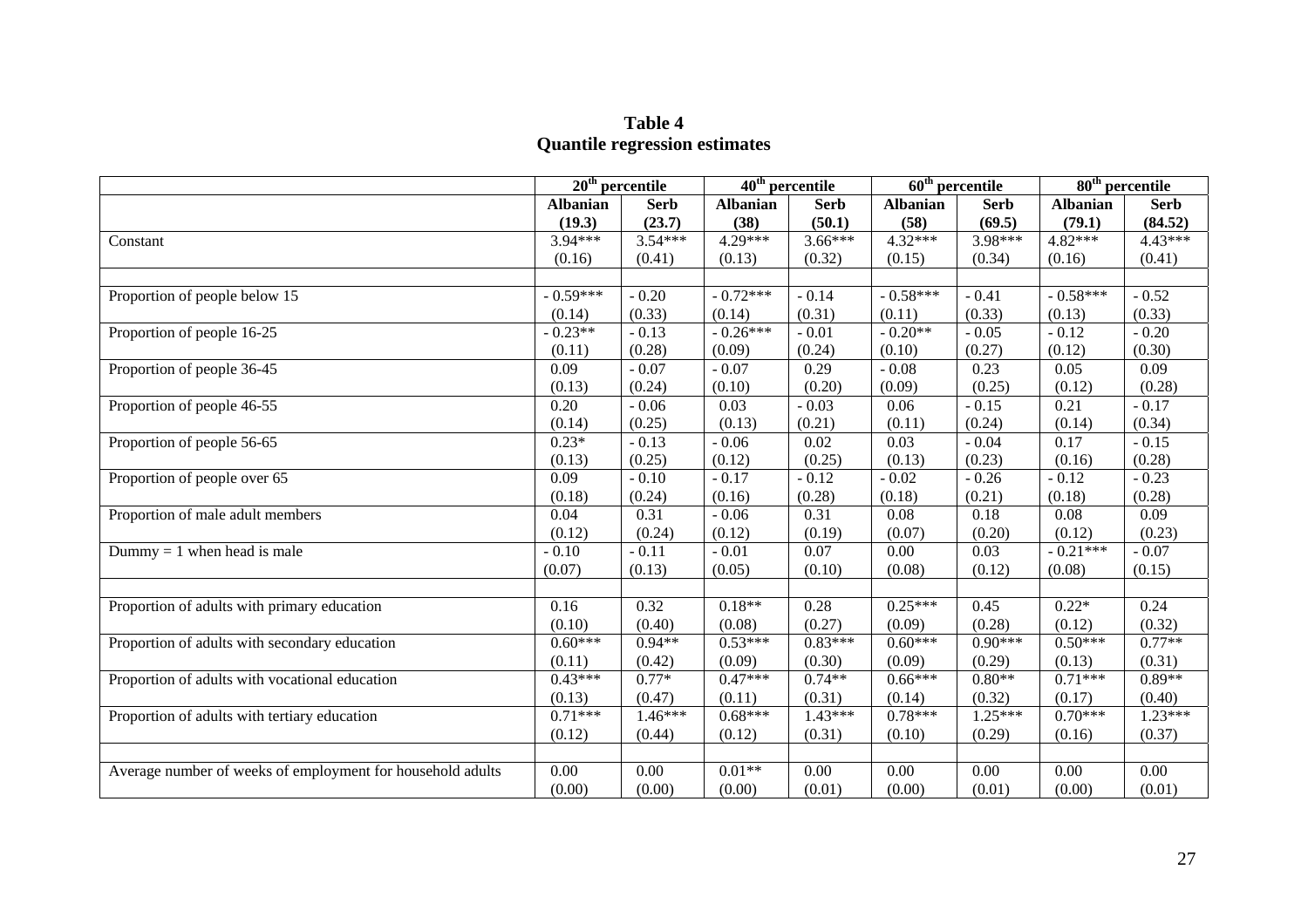| Proportion of working adults                                       | 0.10      | $-0.27$   | 0.05      | $-0.37$  | 0.03     | $-0.23$ | 0.08     | $-0.23$ |
|--------------------------------------------------------------------|-----------|-----------|-----------|----------|----------|---------|----------|---------|
|                                                                    | (0.14)    | (0.34)    | (0.11)    | (0.38)   | (0.14)   | (0.39)  | (0.14)   | (0.37)  |
| Dummy $= 1$ when head is employed                                  | $0.11***$ | 0.09      | 0.04      | 0.05     | $0.06*$  | $-0.01$ | $0.07**$ | $-0.03$ |
|                                                                    | (0.04)    | (0.12)    | (0.03)    | (0.11)   | (0.03)   | (0.09)  | (0.03)   | (0.13)  |
| Proportion of households with members working in family farms      | $-0.01$   | 0.18      | 0.11      | 0.14     | $0.14*$  | 0.05    | $0.18**$ | 0.20    |
| & businesses                                                       | (0.10)    | (0.25)    | (0.07)    | (0.20)   | (0.08)   | (0.21)  | (0.08)   | (0.22)  |
|                                                                    |           |           |           |          |          |         |          |         |
| Land ownership (in 1000 acres)                                     | $0.44*$   | 0.03      | 0.25      | 0.00     | 0.15     | $-0.01$ | $-0.15$  | $-0.02$ |
|                                                                    | (0.25)    | (0.16)    | (0.16)    | (0.14)   | (0.17)   | (0.10)  | (0.24)   | (0.16)  |
| Value of animals household owns (1000 DM)                          | 0.04      | 0.06      | 0.02      | $-0.01$  | 0.04     | 0.06    | 0.04     | 0.04    |
|                                                                    | (0.03)    | (0.05)    | (0.02)    | (0.05)   | (0.03)   | (0.06)  | (0.02)   | (0.05)  |
|                                                                    |           |           |           |          |          |         |          |         |
| Dummy $= 1$ if at least one household member has a disability card | 0.02      | $-0.12**$ | 0.01      | $-0.05$  | 0.00     | $-0.04$ | 0.02     | $-0.08$ |
|                                                                    | (0.01)    | (0.05)    | (0.01)    | (0.09)   | (0.01)   | (0.08)  | (0.02)   | (0.10)  |
| $Dummy = 1$ if household receives private transfers                | $0.13***$ | $0.35**$  | $0.11***$ | $0.26*$  | $0.06**$ | 0.24    | 0.05     | $0.42*$ |
|                                                                    | (0.03)    | (0.17)    | (0.03)    | (0.14)   | (0.03)   | (0.21)  | (0.03)   | (0.23)  |
|                                                                    |           |           |           |          |          |         |          |         |
| Dummy $= 1$ if household migrated during the past decade           | 0.01      | $-0.11$   | $-0.01$   | $-0.23*$ | $-0.01$  | $-0.08$ | $-0.03$  | $-0.06$ |
|                                                                    | (0.04)    | (0.10)    | (0.03)    | (0.14)   | (0.03)   | (0.13)  | (0.04)   | (0.14)  |
| Dummy $= 1$ if household resides in an urban area                  | $-0.02$   | $-0.02$   | 0.05      | $-0.01$  | 0.03     | 0.02    | $-0.00$  | 0.04    |
|                                                                    | (0.05)    | (0.10)    | (0.04)    | (0.08)   | (0.04)   | (0.07)  | (0.04)   | (0.09)  |
|                                                                    |           |           |           |          |          |         |          |         |
| Pseudo R-square                                                    | 0.14      | 0.21      | 0.14      | 0.20     | 0.14     | 0.20    | 0.13     | 0.22    |

Notes: We have also controlled for the sectors of employment of the household members.

Numbers of observations are 2101 for Albanians and 416 for Serbians.

For this quantile regression, we first find cutoff per capita income for 20, 40, 60 and 80 percentile of the pooled sample; find out percentiles in each ethnicity corresponding to the cutoffs of per capita income, and then estimate quantile regression models using these percentiles.

The symbols  $\checkmark$ ,  $**$  and  $***$  indicate significance at the 10%, 5% and 1% levels, respectively. The corresponding *t* values have been generated on the basis of bootstrapped standard errors.